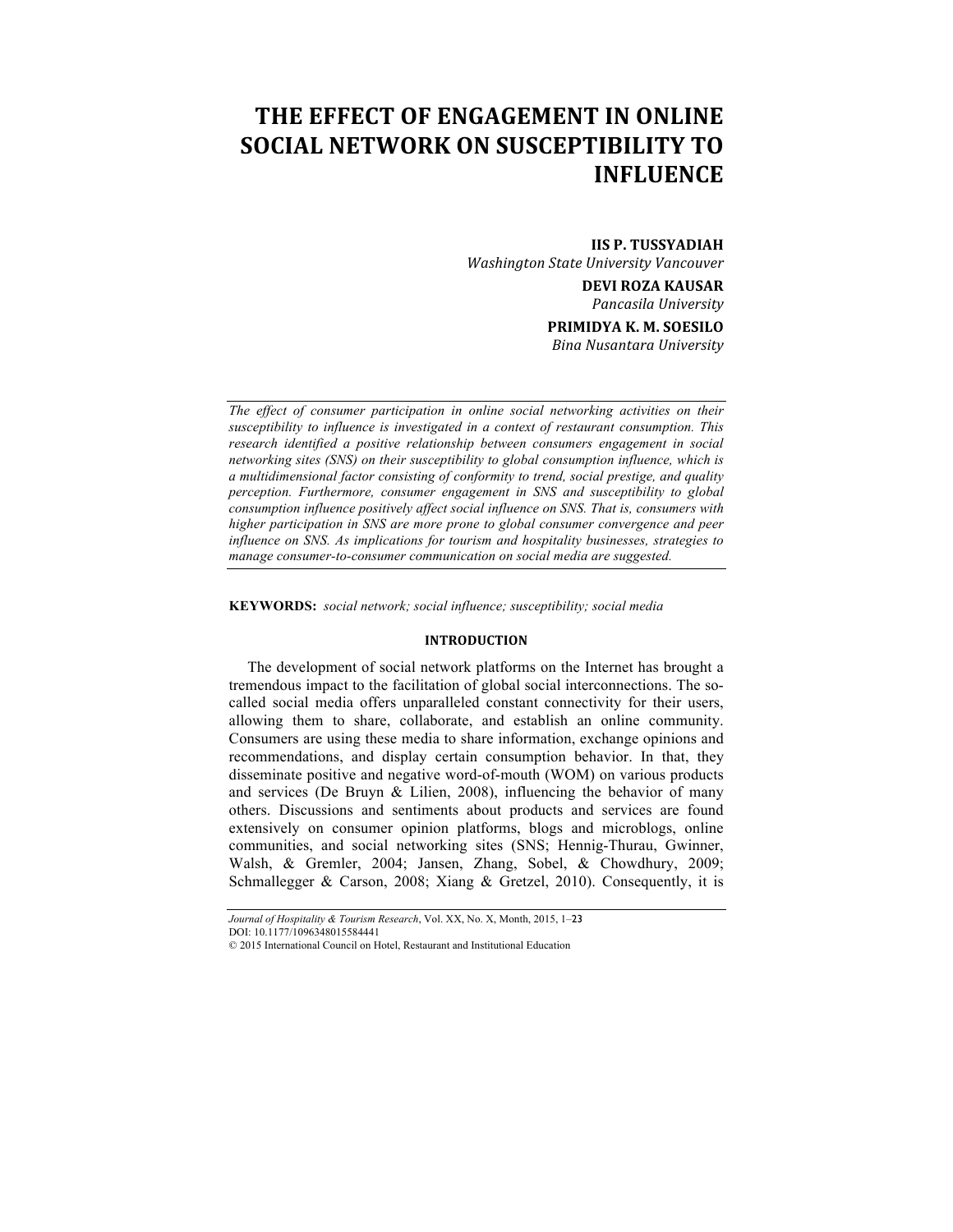suggested that online social network has the ability to significantly affect reputation, sales, and even survival of product and service providers (Kietzmann, Hermkens, McCarthy, & Silvestre, 2011), particularly for service and experience providers such as tourism and hospitality businesses (Litvin, Goldsmith, & Pan, 2008; Pantelidis, 2010).

Indeed, social network influence has been recognized as an important factor in shaping consumer behavior. WOM communication, which is an informal person-to-person communication among noncommercial communicators and receivers about products and services, is believed to be a powerful tool for advertising and promotion (Dellarocas, 2003; Hennig-Thurau & Walsh, 2004; Harrison-Walker, 2001; Westbrook, 1987). Consequently, marketing concepts based on referral within social networks, such as electronic word-of-mouth (e-WOM) marketing, relationship marketing, and viral marketing, are considered a relevant strategy in the social media era (De Bruyn & Lilien, 2008; Ferguson, 2008; Helm, 2010; Kozinets, De Valck, Wojnicki, & Wilner, 2010). The approach to these marketing concepts suggests that marketers can leverage the power of interpersonal networks to promote their products and services by transforming the communication networks into influence networks (i.e., using social networks for referral marketing). In hospitality and tourism context, many scholars confirm the strategic role of social media for service providers not only in terms of reaching a global audience to disseminate promotional information but also in encouraging consumers to generate and share content relevant to product and services and, in turn, inform and influence others to make purchase decisions (Akehurst, 2009; Huang, 2011; Hudson & Hudson, 2013; Kim & Hardin, 2010; Leung, Law, van Hoof, & Buhalis, 2013; Pantelidis, 2010; Tussyadiah & Fesenmaier, 2008).

Harris and Rae (2009) argue that social network channels play a key role in the future of marketing not only because they assist businesses in fostering customer engagement but also because they transform businesses to be more open and collaborative, an approach that is considered more advantageous in the modern business environment. However, while the important role of online social networks is widely understood and hospitality businesses have successfully exploited the opportunities offered by SNS for marketing and management (e.g., O'Connor, 2011), many have yet to fully use social media channels for their benefits. For example, based on their analysis of social media marketing among Hong Kong hotel industry, Chan and Denizci Guillet (2011) suggest that hotels generally have a poor performance in using social media to learn about their customers. Furthermore, Hays, Page and Buhalis (2013) suggest that social media usage among top destination marketing organizations is still in its experimental stage with a high degree of variation in terms of their strategies. Therefore, for tourism and hospitality businesses to be more strategic in stimulating social influence through SNS, it is important to explore and understand the conditions that facilitate the conversion of SNS engagement (i.e., conversation, collaboration, sharing, etc.) into social influence. A better understanding of what makes consumers more susceptible to social influence will allow tourism and hospitality businesses to make better strategic decisions in using social network channels for marketing. Hence, the goal of this study is to investigate how engagement and interaction on SNS influences consumers' susceptibility to social influence and how it manifests in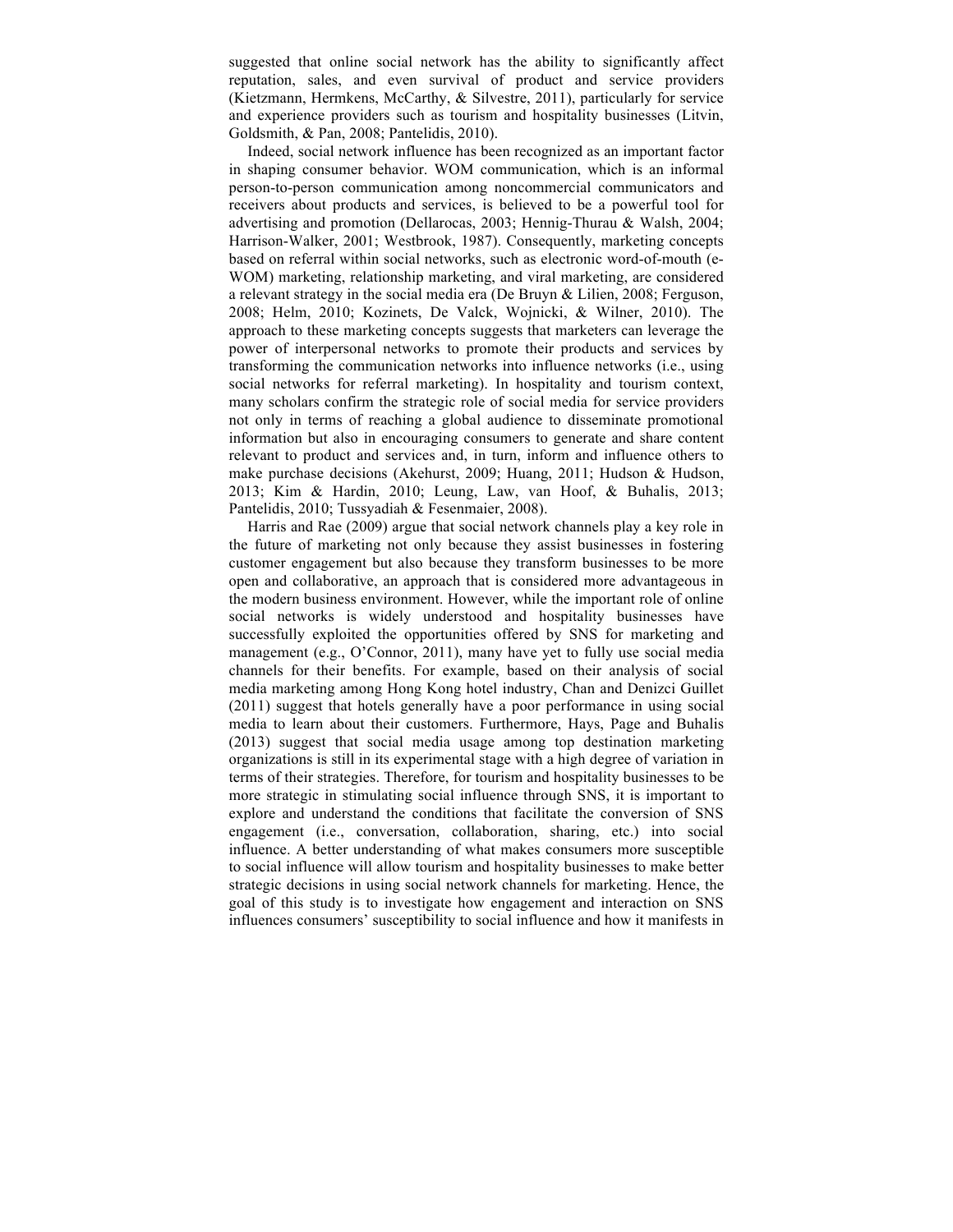behavioral intention (i.e., purchase, patronage, etc.). This research is applied in the context of restaurant consumption because of its relevance as a widespread consumption behavior that integrates well with online social network activities.

## **LITERATURE REVIEW**

Tuten and Solomon (2013) propose that social networks or social communities are an element of social media marketing zones where the focus is building and maintaining strong relationships with consumers accomplished through encouragement of conversation, collaboration, and the sharing of experiences and resources among SNS members. The vehicles for this social media marketing zone are SNS and discussion forums where businesses can leverage the power of information exchange and discussions among consumers with similar interests (Sun, Youn, Wu, & Kuntaraporn, 2006). O'Connor (2011) proposes that the reaction of tourism and hospitality businesses to the growing importance of online social networks is twofold: those who create their own brand communities and those who participate in existing social networks to develop relationships with their customers. As an example of the former strategy, Kim and Hardin (2010) propose how hospitality industry can deliver virtual social networking opportunities to create positive e-WOM through improved customer-to-business interaction and customer participation in the servicescape. Many hospitality businesses apply the latter strategy by leveraging the relationship building opportunities through SNS such as Facebook (e.g., among hotels [O'Connor, 2011; Phelan, Chen, & Haney, 2013], among restaurants [Dholakia & Durham, 2010; Kwok & Yu, 2013]) by becoming "friends" with their customers.

Studies on social network in tourism and hospitality focus on either business-to-consumer (e.g., Chan & Denizci Guillet, 2011; Kwok & Yu, 2013; O'Connor, 2011) or consumer-to-consumer communication (e.g., Litvin et al., 2008; Yoo & Gretzel, 2011). Studies focusing on business-to-consumer communication propose various strategies to drive consumer engagement; such as the types of messages (i.e., sales or conversational, texts, or images) that would draw more "likes" and comments on Facebook (Kwok & Yu, 2013; Phelan et al., 2013), the time to post messages that would result in maximum exposure and impacts (Cooper, 2013), among others. On the other hand, the interest of studies focusing on consumer-to-consumer communication lies in how information spreads throughout the many layers of social networks and how it influences the consumption behavior of the social network members (i.e., interpersonal influence). From a business point of view, it involves identifying what prompts consumers to share information about and experience with products and services (i.e., understanding the influencers or opinion leaders [e.g., Yoo & Gretzel, 2011]) and what triggers consumers to follow others' recommendations (i.e., understanding the influenced or opinion seekers [e.g., Tussyadiah, Park, & Fesenmaier, 2010]), both rooted in the fundamental understanding of the behavioral dynamics of social ecosystems. While understanding how to best communicate with consumers via SNS is important, it is also critical for tourism and hospitality businesses to leverage the interpersonal influence resulting from consumer-to-consumer communication on SNS. This is especially because of prevalent research results suggesting that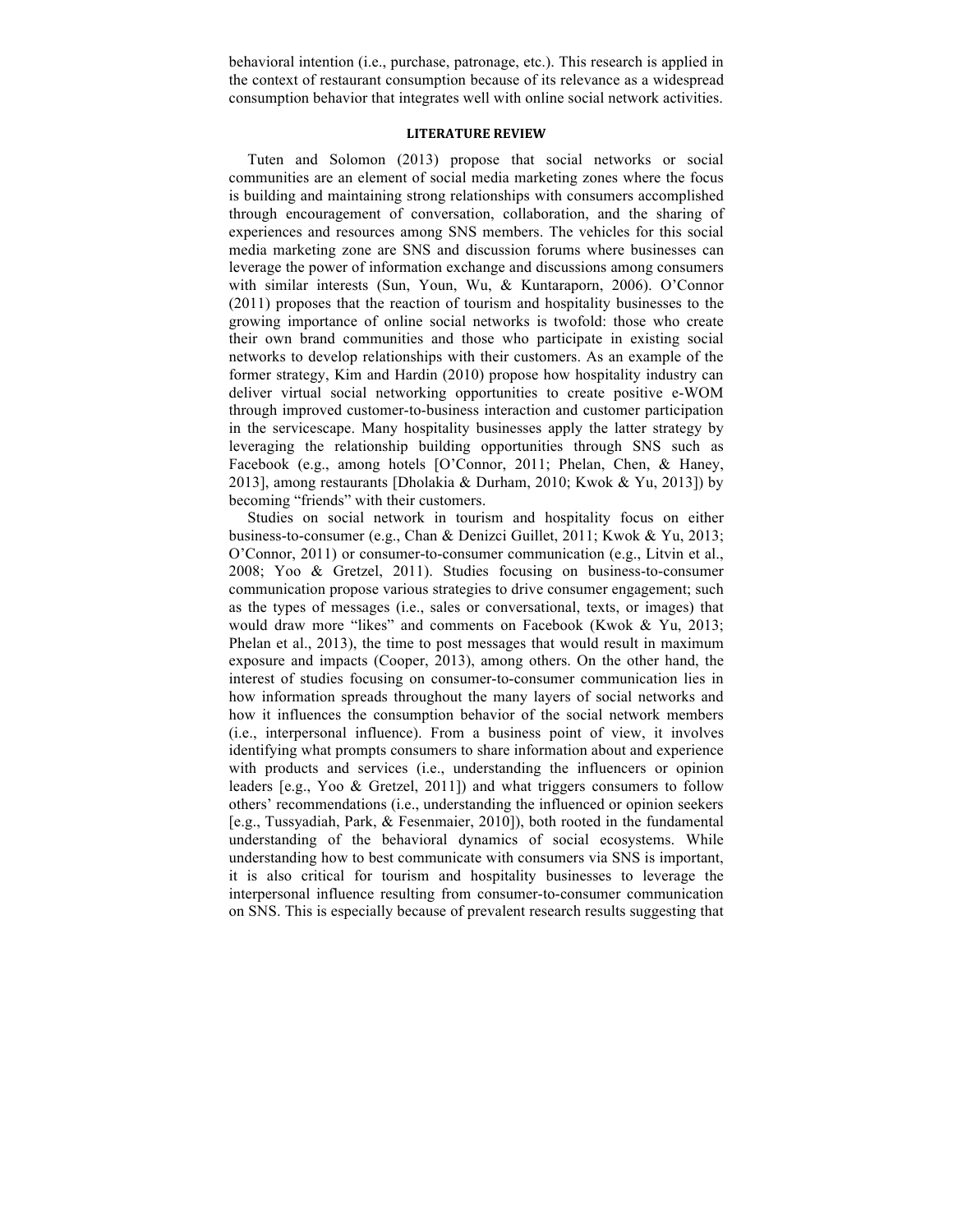when making purchase decision, consumers tend to rely more on information provided by other consumers rather than companies' persuasive messages (Litvin et al., 2008; Ong, 2012; Pantelidis, 2010) and that information shared by other consumers are perceived more trustworthy than those provided by marketers (Feick & Price, 1987).

## **Social Network, Comparison, and Influence**

SNS enables consumers to actively involve in e-WOM propagation by freely generating and disseminating information about products and services, largely based on their personal consumption experience, within their established social network composed of friends, coworkers, and other acquaintances (Vollmer & Precourt, 2008). Through SNS, consumers voluntarily display their brand preference (e.g., by "liking" a brand on Facebook, by "checking-in" at hospitality establishments using location-based services), which can engender e-WOM communication (Chu & Kim, 2011). Due to the unique characteristic of the Internet to provide multidirectional communication, SNS also offers dynamic and interactive e-WOM where consumers can take on multiple roles as information providers, seekers, and transmitters and the boundaries between these roles are increasingly blurred (Chu & Kim, 2011). When in need of making a purchase decision, consumers may turn to SNS to seek for information from friends they perceive trustworthy and then pass the information on to help others. That way, consumers' desire to establish and maintain social relationships with their network allows them to facilitate the flow of information and the spread of e-WOM. Therefore, it can be argued that understanding the social dynamics to explain the behavior of opinion leaders, seekers, and transmitters is of equal importance.

For opinion seekers, the high level of social presence and self-disclosure in SNS (Kaplan & Haenlein, 2010) allows them to refer to their social network for acceptable behavior and good judgment. This can be explained by social comparison theory (Festinger, 1954), which is the idea that there is a drive within individuals to look to outside images in order to evaluate their own opinions and abilities. Wilton, Páez, and Scott (2011) confirm that when presented with a choice people refer to the experiences of others to make informed decisions. Likewise, Leenders (2002) suggests the term *social contagion* to explain how people are appropriately taking into account the opinions and behaviors displayed by others, combined with the considerations of other constraints and opportunities, to establish their own opinion and behavior. The effect of social comparison on consumer behavior exists due to the fact that people are concerned or care about reactions of others as reference groups (Bearden & Rose, 1990). The theory of self-concept (Grubb & Grathwohl, 1967) indicates that consumers value consumption that results in recognition and reinforces reactions from the social network so as to strengthen the conception about themselves.

When comparing themselves with others, people tend to select a person or a group to serve as a point of comparison or a reference group (Khan & Khan, 2005; Schiffman & Kanuk, 2000). Tussyadiah et al. (2010), for example, suggest that travel consumers tend to follow recommendation from people who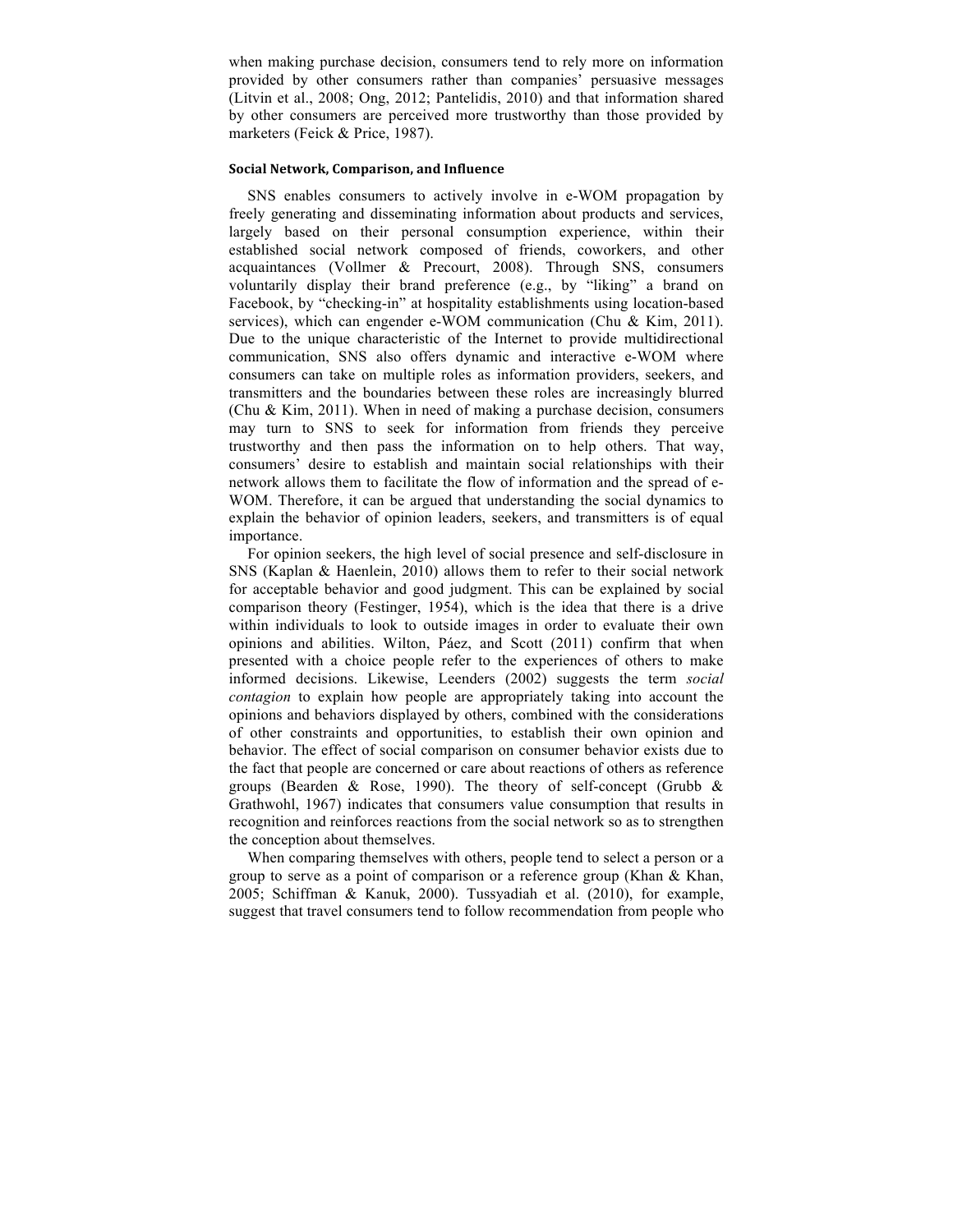share similar characteristics with them (i.e., "people like me"). With regard to reference groups, Leenders (2002) identifies two distinct processes that lead to social contagion: (1) communication, when people use others with whom they are directly tied as their frame of reference and (2) comparison, when people use others they feel similar to as their frame of reference (Leenders, 2002). Communication implies direct contacts between people and their influencers, such as consumers having discussions with their friends on SNS about certain products or services by direct posting and commenting. On the other hand, comparison entails people using each other as a reference frame through indirect communication, such as consumers seeking cues from others' displayed behavior on SNS (e.g., by observing other people's statuses, pictures, etc.). Consumers who are well connected with others on SNS will refer to their friends for recommendations to follow and display behaviors to compare themselves to.

Therefore, building on social comparison theory (Festinger, 1954) and the concept of social contagion (Leenders, 2002), it is hypothesized that a high level of SNS engagement, which entails a high level of involvement in direct and indirect communication with peers on SNS, will result in consumption behavior that follows the shared or displayed behavior of others. That is, the more consumers are engaged with their peers and exposed to consumption cues on SNS the more likely they are to refer to those cues when making consumption decisions.

*Hypothesis 1:* The level of engagement in SNS has a positive effect on the level of social influence on SNS.

#### **SNS** and Susceptibility to Global Consumption Influence

The global interpersonal communication on SNS provides individuals with countless direct and indirect social cues from their peers relevant to consumption and usage of products and services. Consumer behavior literature has conceptualized consumers' sensitivity to these social cues as a driving force of social influence (Bearden, Netemeyer, & Teel, 1989; Bearden & Rose, 1990). Explaining social influence at the global level, Dholakia and Talukdar (2004) propose the consumption convergence hypothesis, suggesting that because of globalization there is a tendency toward global consumer culture, in which the cultural symbols typically originated from developed countries are communicated and distributed to consumers in the emerging markets. This represents global social influence that leads consumers around the world to having the tendency toward similar consumption behavior (i.e., consumption practices and level of consumption). Indeed, the increasing connectedness and integration of people across the world made possible by the enhancement of information and communication technology and the intensification of global trade, international tourism, and education expand the collective social behavior and cultural convergence (Valori, Picciolo, Allansdottir, & Garlaschelli, 2012).

Furthermore, in an attempt to conceptualize the susceptibility to global consumer culture, Zhou, Teng, and Poon (2008) developed three sets of scale to measure consumers' desire and tendency for the acquisition and use of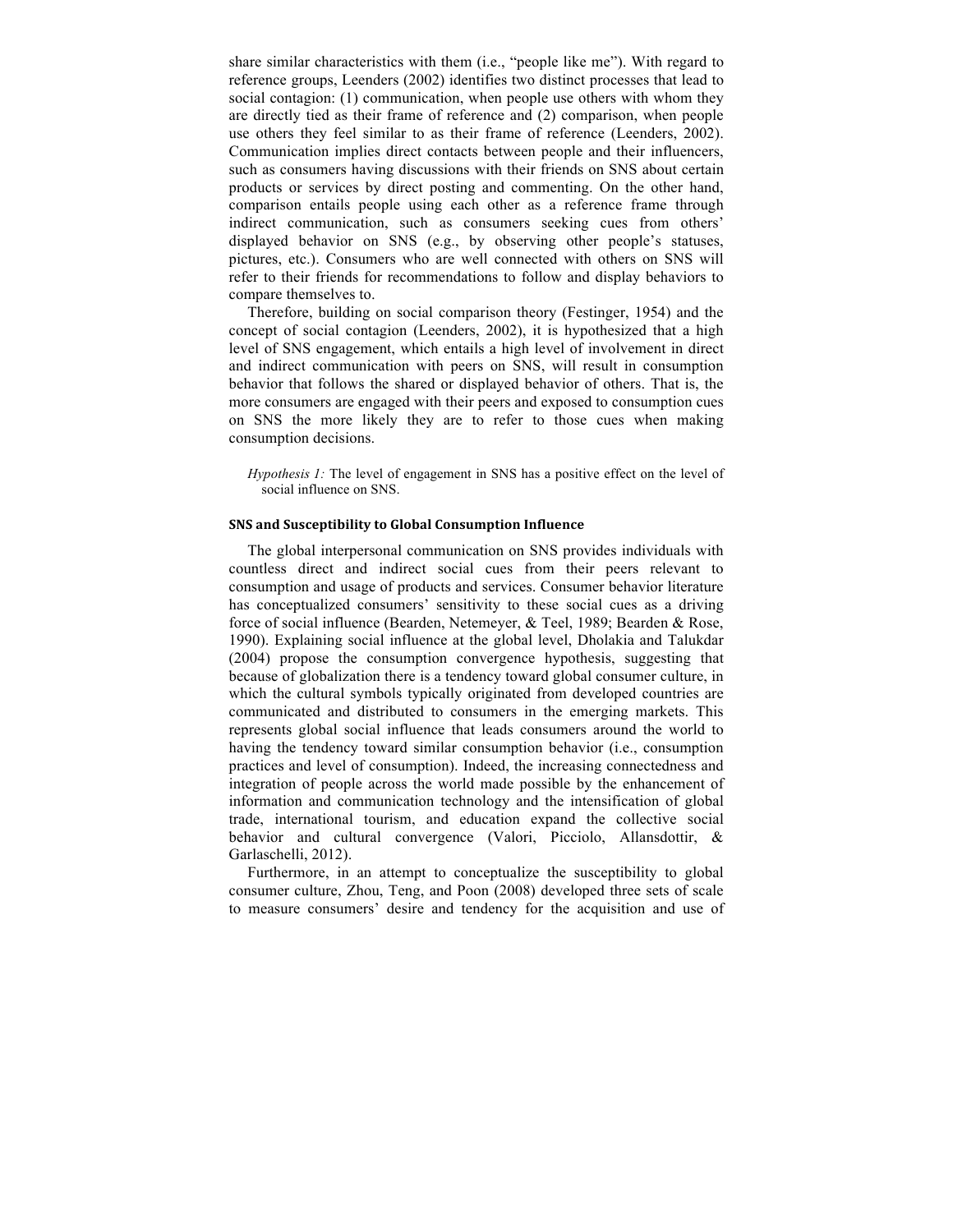global brands: conformity to consumption trend, quality perception, and social prestige. In their study, global consumer culture is defined as consumers' tendencies toward globally shared consumption-related symbols such as brands, product categories, and consumption activities and events (Holt, Quelch, & Taylor, 2004; Terpstra & David, 1991). In this study, instead of global brands, consumption activities displayed on SNS by users around the world are suggested to serve as a specific case of globally shared consumption symbols among social networks, which indicates the potential application of the dimensions to measure SNS users' susceptibility to embrace consumption influence from their peers online.

Conformity has been tied to social influence since the early social psychological research on suggestibility. Under the condition of normative social influence (Deutsch & Gerard, 1955), conformity involves changing an individual's behavior to match others' responses (Cialdini & Goldstein, 2004). Individuals trying to "fit in" will conform to socially accepted behavior as an impression management strategy (Griskevicius, Goldstein, Mortensen, Cialdini, & Kenrick, 2006; Schlosser, 2009). On the other hand, individuals wanting to "stand out" among their peers tend to show nonconformity or counterconformity behavior (Griskevicius et al., 2006; Schlosser, 2009), deviating from the group behavior as a strategy to convey autonomy and uniqueness. Drawing on the consumption convergence hypothesis, CT is defined as consumers' attempt to comply with the convergence of consumption at the global level (Dholakia & Talukdar, 2004; Zhou et al., 2008). It can be summarized that displayed consumption and cultural symbols within SNS may influence consumers' willingness to comply with the global consumption culture (i.e., consumption trend communicated through SNS).

Some scholars address the question as to when a social actor is most strongly influenced by their peers; most point out competition as the important mechanism of social influence (Bothner, 2003; Burt, 1987). Indeed, Burt (1982, 1987) argues that social actors compete and, thus, monitor and affect each other's choices. Recently, in the world of global media, individuals attempt to compare themselves to and compete with others by demonstrating their social power and displaying their consumption and possession of material goods that would suggest wealth (Lertwannawit & Mandhachitara, 2012; Roberts & Jones, 2001). In other words, individuals with a tendency toward status consumption found SNS as an avenue for social comparison. Several studies assume the role of social status/prestige in SNS users' reactions to the consumption behavior of their peers. Based on their study among members of SNS, Iyengar, Han, and Gupta (2009) identified that consumers with different attitude toward social status react differently on friends' online purchase. The high-status consumers are well connected, but react negatively to friends' purchase (i.e., they resist influence from others). Indeed, high-status consumers are often characterized with conspicuous consumption (Amaldoss & Jain, 2005; Corneo & Jeanne, 1994), where a display of consumption behavior is seen as a means of attaining and maintaining social status. On the other hand, low-status consumers are not influenced by it (i.e., they are less susceptible to social influence). Midstatus consumers react positively toward friends' influence and exhibit the behavior of "keeping up with Joneses" (Iyengar et al., 2009).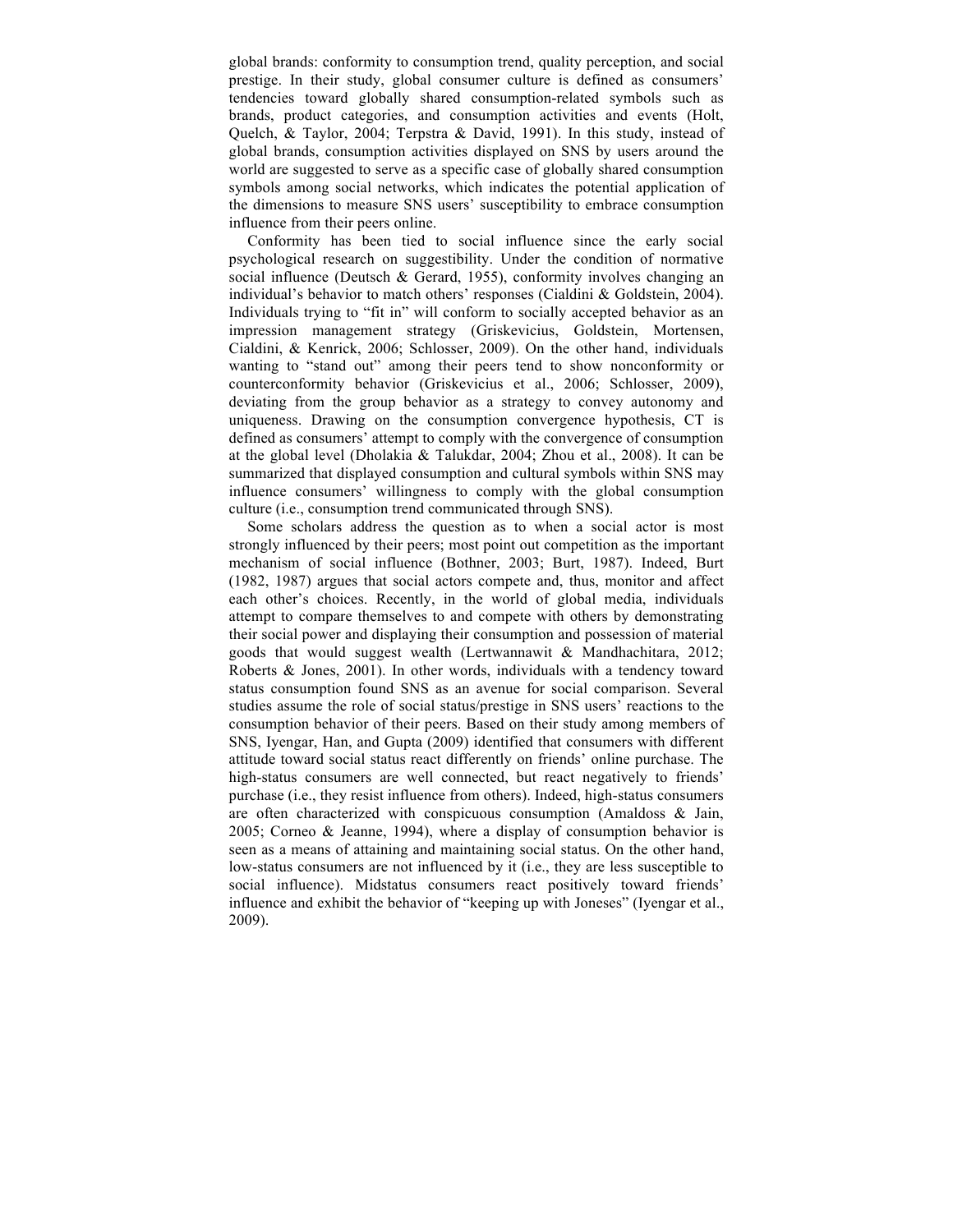Under the condition of informational social influence (i.e., influence to accept information provided by others that is taken as an evidence of reality; Deutsch & Gerard, 1955), individuals are inclined to consider information from others to judge the quality of certain products or services (Cohen & Golden, 1972), especially those not too straightforward to evaluate (e.g., experience goods, such as in the hospitality sectors). SNS increasingly provide its users with cues of product evaluation from others, which can be used as evidences of product and service quality as well as uniformity of consumption. To that end, SNS can be seen as an avenue where consumers are influenced by others because of their perception on quality. Quality perception, which is defined as consumers' desire to attain certain practical benefits or functions from products (Steenkamp, Batra, & Alden, 2003), is considered another dimension to measure consumers' susceptibility to consumption convergence (Zhou et al., 2008) or global consumption influence. Consumers are prone to accept the influence of global consumption culture and symbols because they perceive that such products, services, or behavior possess superior qualities (Batra, Ramaswamy, Alden, Steenkamp, & Ramachander, 2000; Steenkamp et al., 2003).

A high level of engagement in SNS is associated with an increased connectedness and a faster propagation of information, which could lead to the phenomenon of consumption convergence (Dholakia & Talukdar, 2004). Akin to this suggestion, Wagner, Mitter, Körner, and Strohmaier (2012) identified that SNS users who are more open and communicate with many different SNS users tend to be more susceptible. Hence, it can be argued that the more consumers are exposed to what other people are consuming and purchasing, the more they are susceptible to consumption convergence (i.e., global consumption influence). Furthermore, the more they are susceptible to global social influence, the more likely they are to mimic the shared or displayed behavior of others on SNS. This is based on theories suggesting that susceptibility to influence is indeed the main trait that drives social contagion (Aral & Walker, 2012; Granovetter, 1978; Watts & Dodds, 2007). Hence, the following hypotheses are suggested:

- *Hypothesis 2:* The level of engagement in SNS has a positive effect on the level of susceptibility to global consumption influence.
- *Hypothesis 3:* The level of susceptibility to global consumption influence has a positive effect on the level of social influence on SNS.

#### **METHOD**

The main purpose of this study is to measure the effect of SNS engagement on susceptibility to social influence by estimating the relationships between the level of engagement on SNS, the level of susceptibility to global consumption influence, and the level of social influence on SNS. The theoretical framework of this study is illustrated in Figure 1. The latent variable of SNS engagement (SE) was measured using four items based on the dimensions of communication and social connection on SNS participation level suggested by Parent, Plangger and Bal (2011). Following Zhou et al. (2008), susceptibility to global consumption influence (SG) was estimated as a multidimensional second-order variable consisting of three first-order factors: Conformity to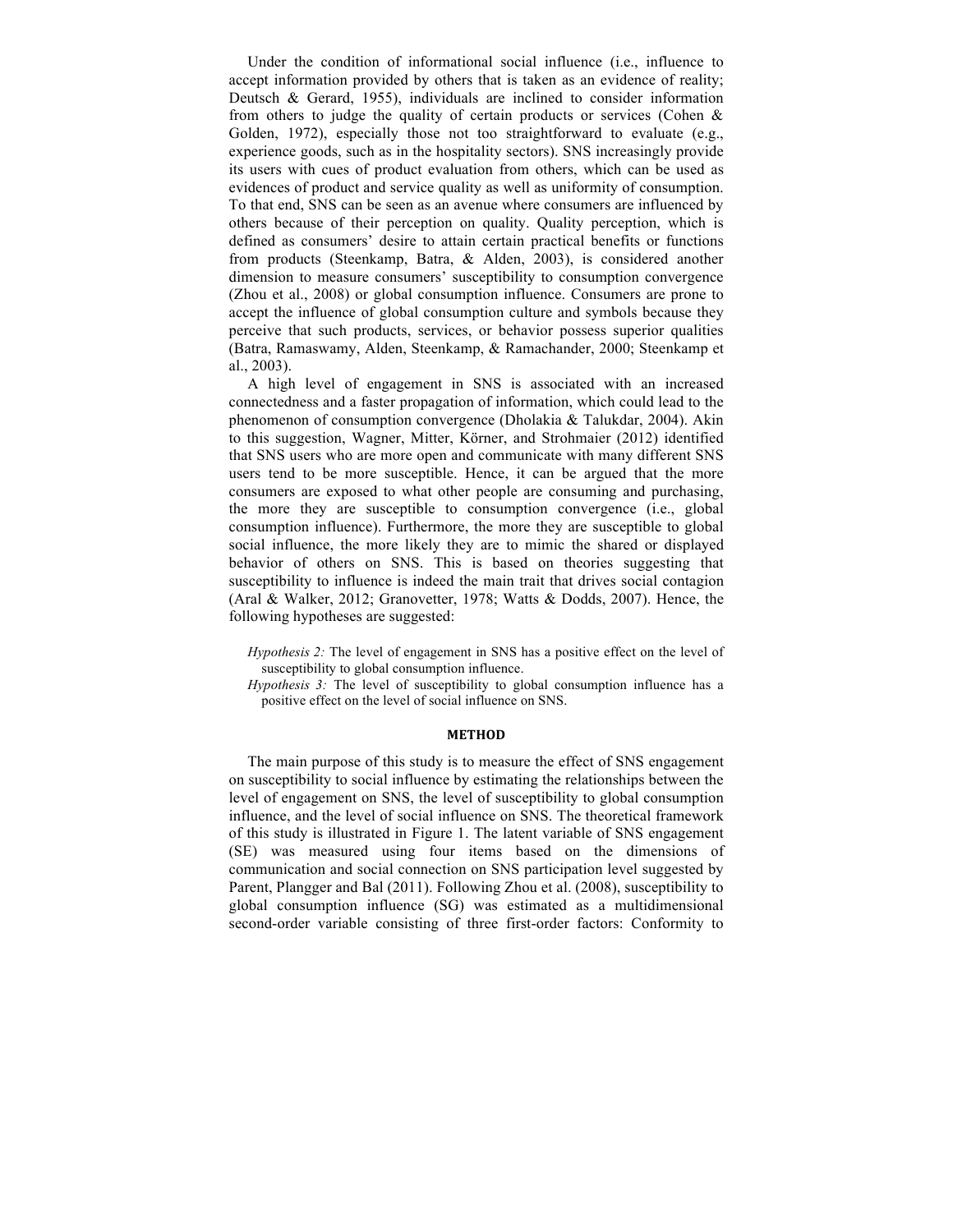Trend (CT), Social Prestige (SP), and Quality Perception (QP). Adapted from Zhou et al.'s (2008) scale and modified to fit the restaurant consumption context, Conformity to Consumption Trend was measured by four items, Social Prestige by four items, and Quality Perception by three items. Social Influence on SNS was measured by three items developed in a larger study on social media. The measurement items were developed following an extensive literature review, four focus group discussions with 20 SNS users from a major city in the northeastern coast of the United States who responded to an invitation posted on a research community's Facebook page, and a consultation with four experts in tourism and information technology. These items were then tested using exploratory factor analysis (i.e., data from these activities are not included in this research). All items were presented in a 7-point Likert-type scale with *Agree–Disagree* anchor statements (see the appendix).

This theoretical framework was tested in the context of online interactions among members of SNS and its influence on restaurant selection. Dining out is a widespread consumption behavior; a significant proportion of eating and drinking across the globe is indeed facilitated by foodservice outlets (Jaeger, Danaher, & Brodie, 2010; Jaeger, Marshall, & Dawson, 2009). Importantly, as trendy gastronomic establishments offering menus and atmosphere that cater to consumers' needs for culinary exploration have mushroomed, dining out has become more than a satisfier of physiological needs for food and social needs of having a good time with friends. It has become a symbol of contemporary lifestyle. Indeed, recent studies on attitude to restaurant brands differentiate the hedonic values of restaurant consumption from their utilitarian value of merely satisfying consumers' hunger (Hwang & Ok 2013). Dining-out behavior, which may include restaurant selection, frequency of dining out, and so on, to some sense communicate an individual's position in the society so as to compare his or her lifestyle with that of others.

**Figure 1 The Theoretical Model** 



In the social media era, specifically with the ubiquity of mobile technology, posting and sharing dining-out experiences are easier than ever. Using a smartphone, food pictures and its evaluation can be posted instantly on Twitter, Facebook, or Swarm while consumers are enjoying it. To that end, displayed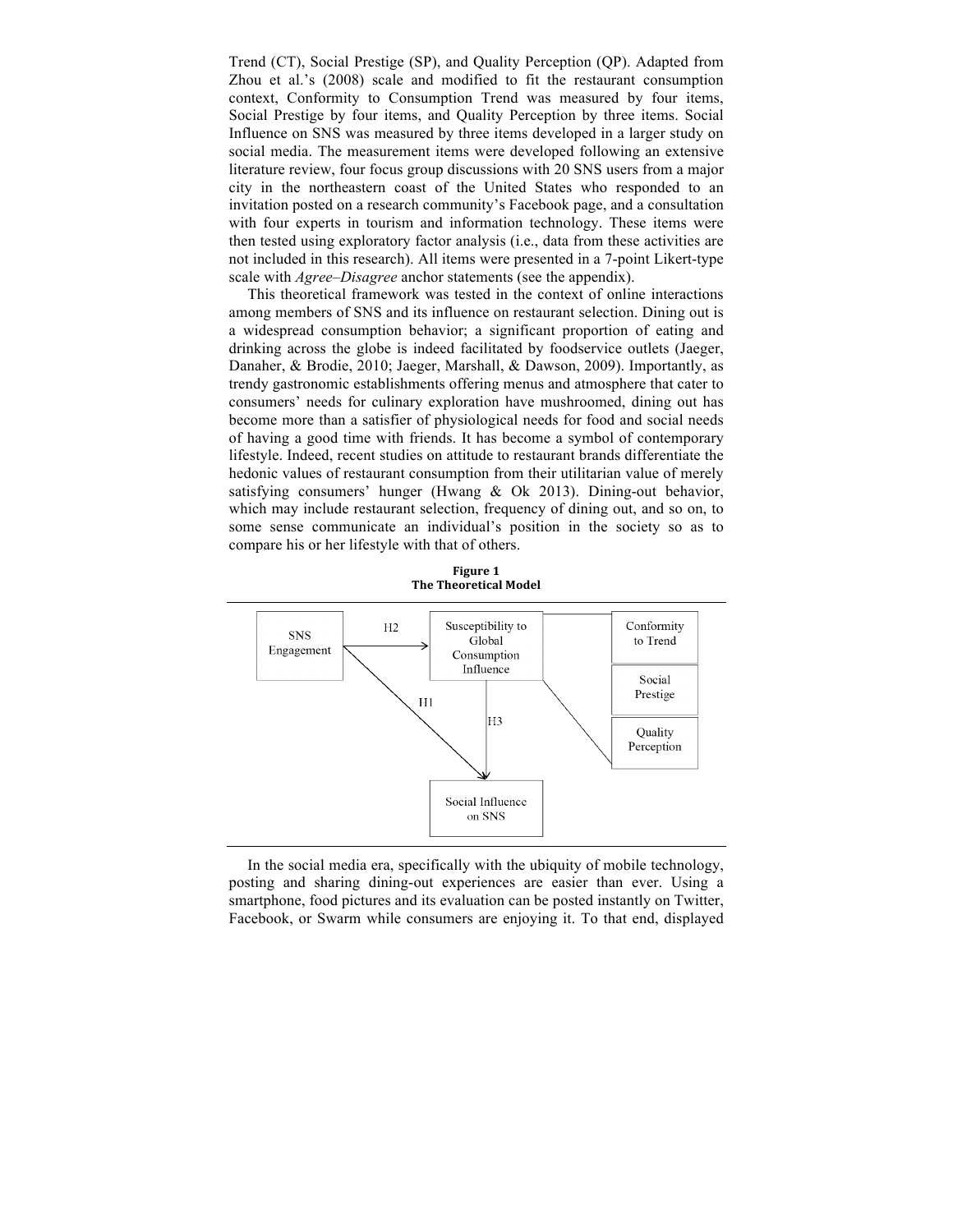dining-out behavior on SNS can provide references for social comparison and, in turn, trigger social contagion. Recent research has identified social influence as a result of food consumption posting on SNS. For example, Wang (2011) identified the influence of gastronomy bloggers on readers' intention to taste. Therefore, it is relevant to test the hypotheses proposed in this study in the context of dining out, due to consumers' proneness to social influence in restaurant consumption and the ubiquity of SNS postings on dining-out experiences.

## **Data Collection**

A web-based survey was administered for data collection in this study. The survey questions consist of four sections: (1) respondents' typical use of SNS, which include the types of SNS applications, devices used and venues for using SNS, (2) respondents' engagement in SNS, (3) respondents' dining-out behavior, which includes tendency to select restaurants due to influence from peers on SNS, and (4) demographic characteristics. As a pilot study, an invitation to participate in the online survey was sent in August 2011 to 5,000 Americans randomly selected from a tourism e-mail list consisting of individuals who requested travel information about the U.S. Midwestern states over the past 3 years. An incentive to win a \$100 or one of two \$50 or one of two \$25 dining certificates from *restaurant.com* was provided. Following three reminders, 232 responses were collected. A total of 159 complete responses were included in the preliminary analysis to test the measurement model. Following the pilot study, a final reminder was sent in February 2012 to the same e-mail list, resulting in 151 responses (i.e., 8% response rate), 120 of which were complete (a total of 279 respondents). To ensure that this research captures the current patterns of consumer behavior in terms of SNS use and restaurant consumption activities, an additional data collection was conducted in November 2014 by distributing an online survey through Amazon Mechanical Turk (mturk.com) to capture responses from social media users residing in the United States who have dined out at a restaurant. On completion of the survey, all participants received \$0.40 (40 cents) as a compensation (i.e., comparable to a \$4.00 per hour task). This effort resulted in 291 complete responses.

The comparison between the two groups of respondents (i.e., from 2012 and 2014 surveys) in terms of their demographic characteristics is presented in Table 1. Significant differences were found in terms of gender (i.e., 2012 respondents were predominantly female, 2014 male), age (i.e., 2012 respondents were mostly older, 2014 younger), and income (i.e., 2012 respondents reported higher levels of annual income, 2014 lower). No significant difference was found in terms of level of education; most respondents are highly educated, with more than 60% holding at least a bachelor's degree.

Respondents are highly engaged in SNS; most reported that they access Facebook every day (88% from 2012, 89% from 2014). About 42% respondents from 2014 reported accessing Twitter every day, while only 15% of respondents from 2012 did. Respondents were also asked about the places where they typically access SNS. While most of them access SNS at home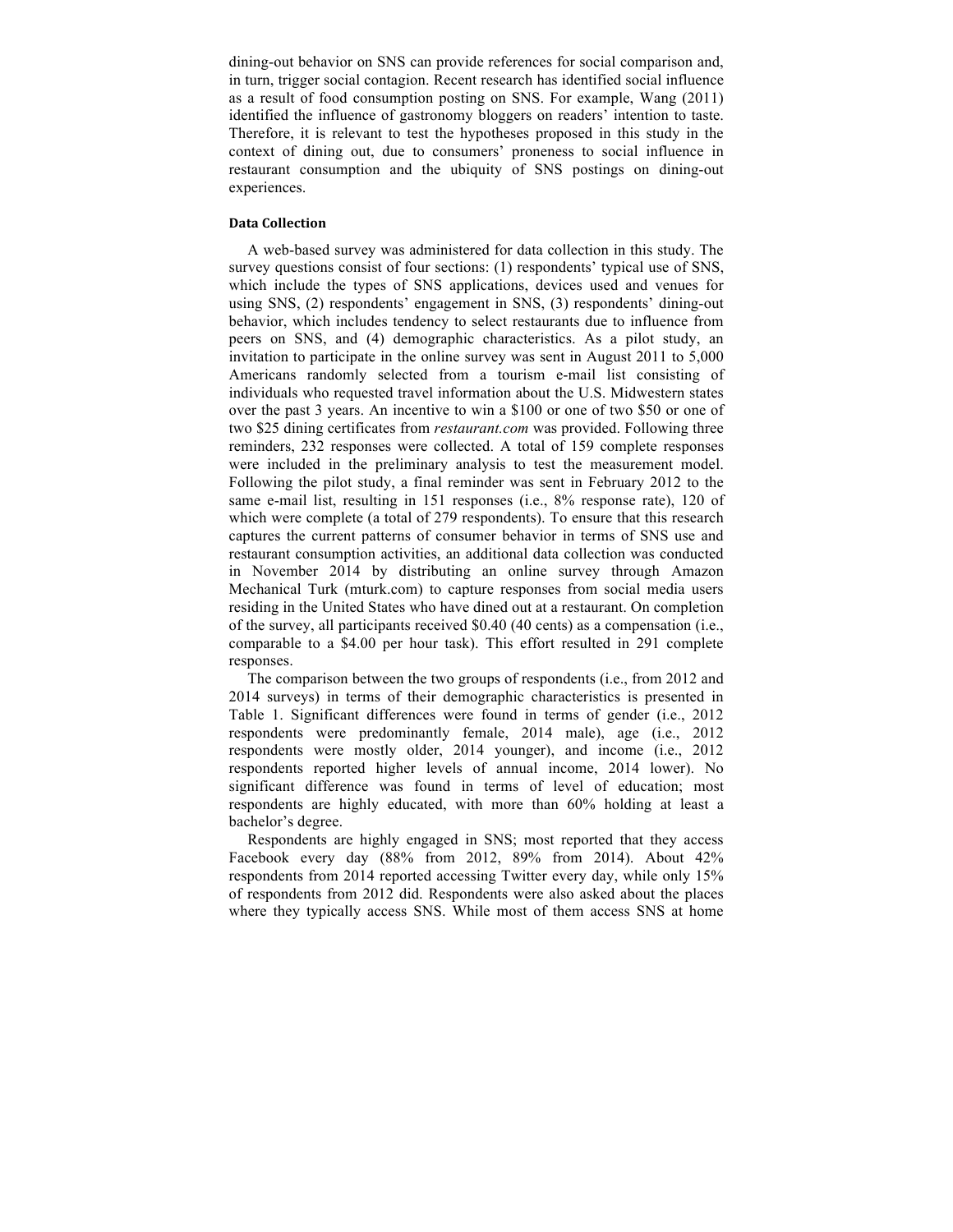(about 99%), some respondents also access SNS while on the move (32% from 2012, 54% from 2014), such as commuting and traveling, and at public places (28% from 2012, 59% from 2014). In terms of devices, most respondents (96%) use personal computers/laptops to access SNS. Additionally, respondents use mobile devices such as mobile phones (40% from 2012, 74% from 2014) and tablets (13% from 2012, 33% from 2014). The locations and devices used for SNS activities consistently show that respondents from 2014 are more mobile in terms of SNS access.

## **Data Analysis**

To test the hypothesized relationships as presented in the theoretical model, structural equation modeling was performed using MPlus 7 (Muthén & Muthén, 1998-2013). First, the combination of responses from 2012 and 2014 data were included in the analysis to test the hypotheses. To ensure normality of the data, skew and kurtosis of all variables were consulted. Cases with standard scores (z-value) higher than the absolute value of 3.00 were considered outliers and, thus, removed from the data set. The effort resulted in a total of 543 usable responses. Next, in order to count for the variations in the data, the model was also tested separately with the two groups of respondents (i.e., from 2012 and 2014 surveys) to identify possible differences in the relationships among latent variables, leading to the support or rejection of hypotheses.

**Table 1 Demographic Characteristics of Respondents**

|                 | $2012 (N = 279)$ |                | $2014 (N = 291)$ |                  | Chi-Square Tests  | Total $(N = 570)$ |               |
|-----------------|------------------|----------------|------------------|------------------|-------------------|-------------------|---------------|
|                 | Count            | Percent        | Count            | Percent          | $\chi^2(df)$      |                   | Count Percent |
| Gender          |                  |                |                  |                  | $39.84*(df = 2)$  |                   |               |
| Male            | 129              | 46             | 209              | 72               |                   | 338               | 59            |
| Female          | 149              | 53             | 81               | 28               |                   | 230               | 40            |
| Age (years)     |                  |                |                  |                  | $256.30*(df=6)$   |                   |               |
| 18-24           | 10               | $\overline{4}$ | 73               | 25               |                   | 83                | 15            |
| 25-34           | 32               | 11             | 136              | 47               |                   | 168               | 29            |
| 35-44           | 46               | 16             | 51               | 18               |                   | 97                | 17            |
| 45-54           | 76               | 27             | 21               | 7                |                   | 97                | 17            |
| 55-64           | 71               | 25             | 9                | 3                |                   | 80                | 14            |
| $\geq 65$       | 44               | 16             | $\mathbf{1}$     | $\boldsymbol{0}$ |                   | 45                | 8             |
| Education       |                  |                |                  |                  | ns                |                   |               |
| High school     | 19               | 7              | 19               | 7                |                   | 38                | 7             |
| Some college    | 60               | 22             | 64               | 22               |                   | 124               | 22            |
| Associate       | 23               | 8              | 23               | 8                |                   | 46                | 8             |
| degree          |                  |                |                  |                  |                   |                   |               |
| Bachelor degree | 83               | 30             | 87               | 30               |                   | 170               | 30            |
| Graduate degree | 87               | 31             | 91               | 31               |                   | 178               | 31            |
| Income $(\$)$   |                  |                |                  |                  | $129.03*(df = 7)$ |                   |               |
| < 50,000        | 60               | 22             | 176              | 60               |                   | 236               | 41            |
| 50,000-75,000   | 57               | 20             | 41               | 14               |                   | 98                | 17            |
| 75,000-100,000  | 43               | 15             | 47               | 16               |                   | 90                | 16            |
| 100,000-        | 32               | 11             | 16               | 5                |                   | 48                | 8             |
| 125,000         |                  |                |                  |                  |                   |                   |               |
| 125,000-        | 17               | 6              | 5                | 2                |                   | 22                | 4             |
| 150,000         |                  |                |                  |                  |                   |                   |               |
| >150,000        | 20               | 7              | 6                | $\overline{2}$   |                   | 26                | 5             |

\*Significant at  $p < .001$ .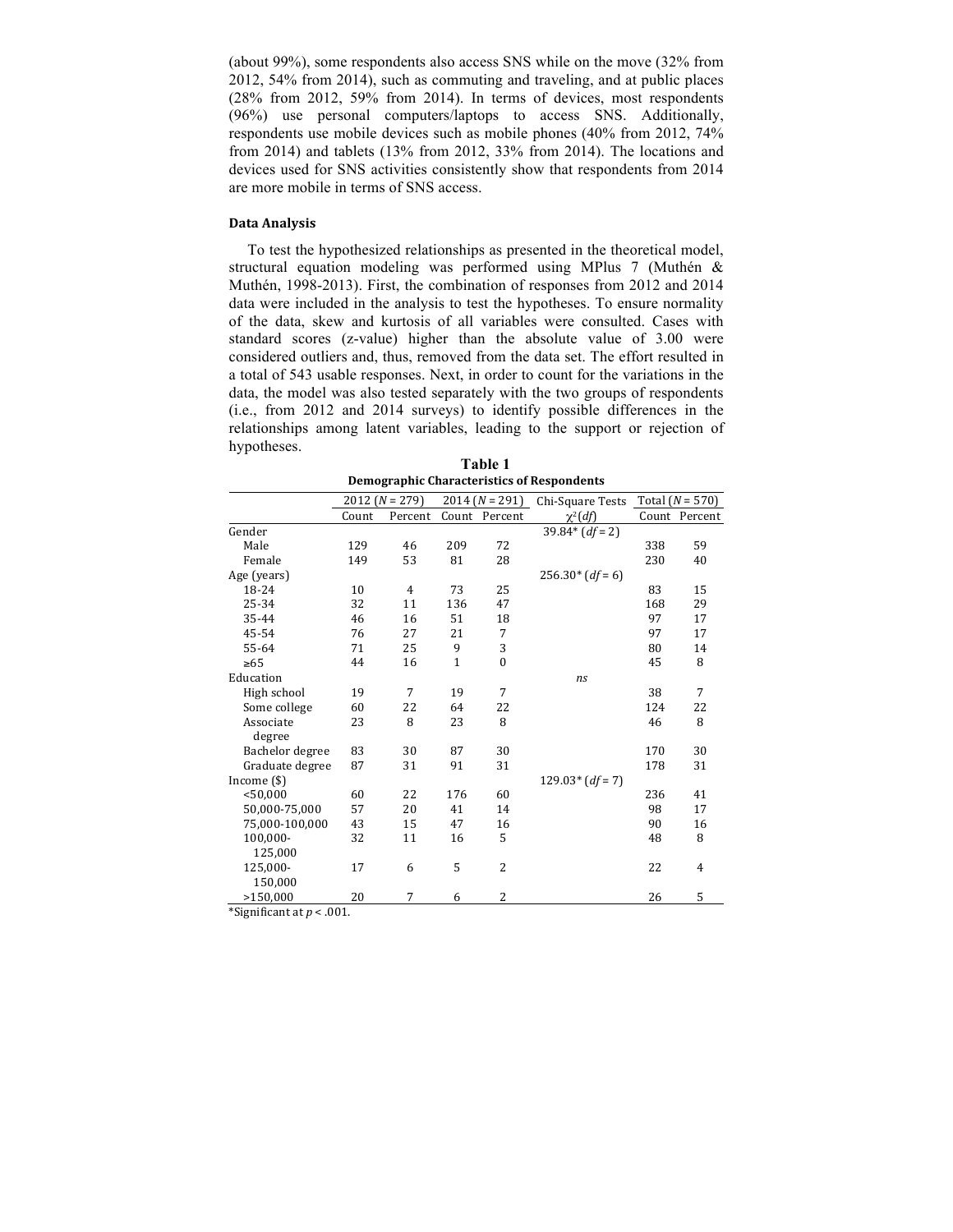Several criteria were used to determine the rigor and model fit. To test how measurement items relate to the latent variables (i.e., measurement model), goodness-of-fit criteria were consulted: comparative fit index (CFI) and the Tucker–Lewis index (TLI) of .90 or higher (Hu & Bentler, 1999), root mean square error of approximation (RMSEA) of up to .08 (Bagozzi  $&$  Yi, 1988; MacCallum, Browne, & Sugawara, 1996) and standardized root mean square residual (SRMR) of up to .08 (Hu & Bentler, 1999) to indicate acceptable model fit. Furthermore, several criteria for construct validity were consulted: factor loadings of .70 or higher and average variance extracted (AVE) of .50 or higher to indicate convergence validity, AVE higher than the squared interconstruct correlations, and construct reliability of .70 or higher to indicate discriminant validity. To test the structural model, in addition to the goodnessof-fit indices, the significance and size of parameter estimates were evaluated to accept or reject the hypotheses.

## **RESULTS AND DISCUSSION**

To test the measurement model, item-to-construct loadings, the constructs' composite reliabilities (CRs), and the AVE were calculated to assess internal consistency, reliability, convergent validity, and discriminant validity of the construct measurements. According to Chin (1998), CR score of .70 is a benchmark for acceptable reliability. As seen in Table 2, CR scores for every construct are well above .70. As indication of convergent validity (Dillon & Goldstein, 1984; Fornell & Larcker, 1981), the AVEs of all constructs are also above the cutoff point of .50. The square roots of AVEs that appear in the diagonal in Table 3 are larger than any correlation between the associated construct and any other construct, suggesting that the measurement model displays discriminant validity (Chin, 1998). All but one item-to-construct loading is at .70 or above with *t*-statistic significant at  $p \leq 0.01$  (see Figure 2). Because of a factor loading lower than the cutoff criteria of .40, item QP1 was excluded from the model. The goodness-of-fit indices demonstrate a good model fit (i.e.,  $CFI = .98$ ,  $TLI = .97$ , RMSEA =  $.05$ , SRMR =  $.04$ ). These results show that the measurement model displays both internal consistency reliability and convergent validity.

After assessing the measurement model, the structural model was assessed by evaluating the path estimates between latent variables in the model. First, Susceptibility to Global Consumption Influence (SG) is conceptualized as a multidimensional latent variable (second-order factor) consisting of three latent variables (first-order factors): Conformity to Trend (CT), Social Prestige (SP), and Quality Perception (QP). The paths from SG to its indicators are significant at  $p <$ .001 with estimates of .99 to CT, .83 to SP, and .26 to QP. This indicates that the second-order factor of SG was identified with the three first-order factors. In comparison, the second-order model in Zhou et al.'s (2008) study yielded path estimates of .85, .88, and .64 for CT, SP, and QP, respectively among their Chinese respondents. Comparably, the path coefficient to QP is weaker than the other two factors, even though it is still well above .50 in their study. The  $R^2$  value of each first-order factor indicates the variance explained by the second-order factor. As represented in Figure 2, SG explains 99% of variance in CT (significant at *p* < .001), 69% variance in SP (significant at  $p < .001$ ), and 6% variance in QP (significant at  $p < .01$ ). While a high portion in variance of conformity to trend and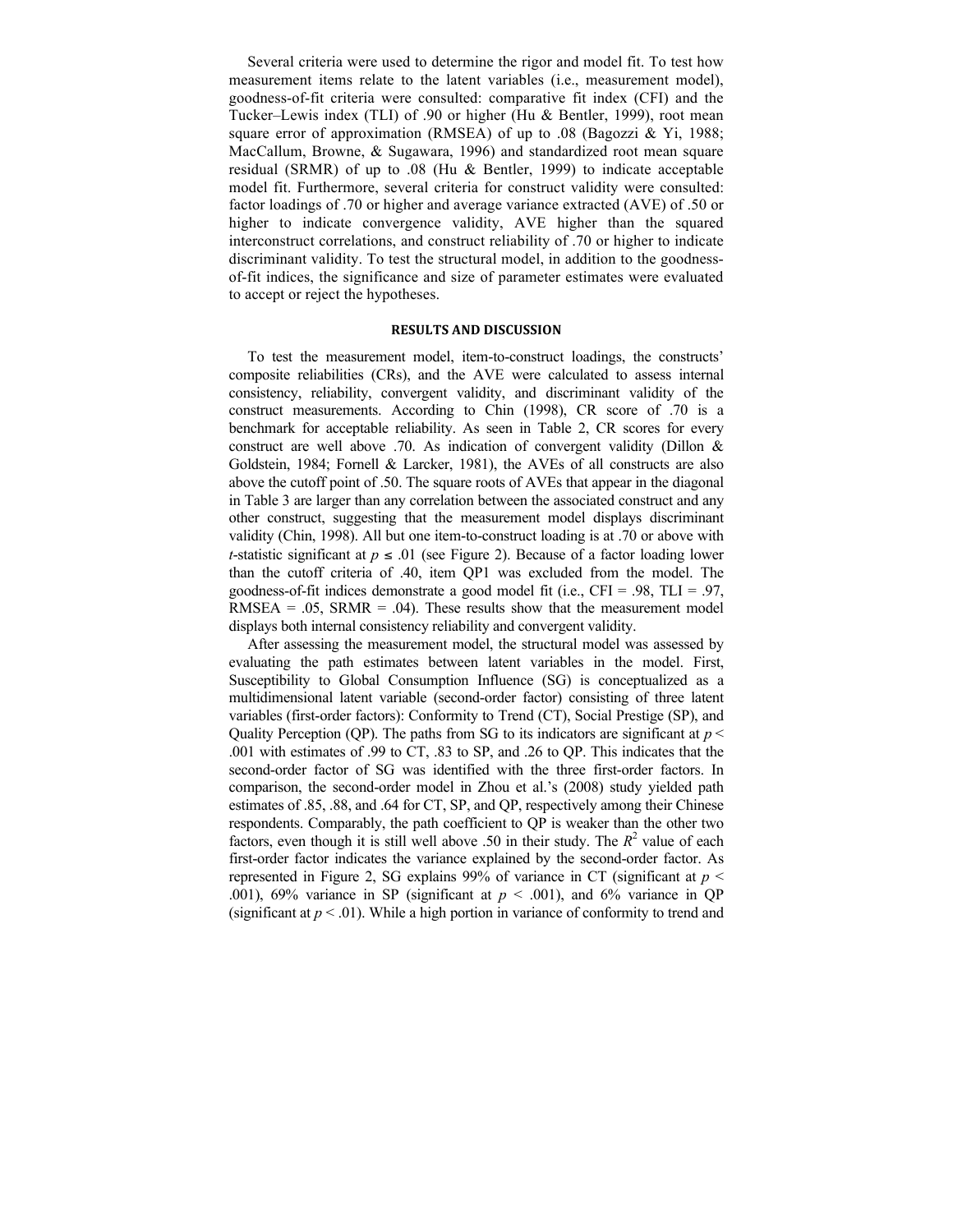social prestige can be explained by susceptibility to global consumption influence, a large portion of variance in quality perception remains unexplained by susceptibility to global consumption influence. No  $R^2$  values were reported in Zhou et al.'s (2008) study.

| Table 2                                                                    |
|----------------------------------------------------------------------------|
| Composite Reliability (CR) and Average Variance Extracted (AVE), $N = 543$ |

| Construct                    | Number of Item | Mean $(SD)$ | CR  | AVE |
|------------------------------|----------------|-------------|-----|-----|
| SNS Engagement (SE)          |                | 4.67(1.43)  | .92 | .71 |
| Conformity to Trend (CT)     | 4              | 3.70(1.40)  | .89 | .67 |
| Social Prestige (SP)         | 4              | 3.04(1.52)  | .94 | .81 |
| Quality Perception (QP)      |                | 5.63(0.86)  | .73 | .57 |
| Social Influence on SNS (SI) |                | 5.11(1.15)  | .85 | .66 |

| Table 3                                                                 |  |
|-------------------------------------------------------------------------|--|
| Correlations and Square Roots of Average Variance Extracted $(N = 543)$ |  |

| Construct                                                                                                                                                |        |        |        |        |        |
|----------------------------------------------------------------------------------------------------------------------------------------------------------|--------|--------|--------|--------|--------|
| 1. SNS Engagement (SE)                                                                                                                                   | (0.84) |        |        |        |        |
| 2. Conformity to Trend (CT)                                                                                                                              | 0.35   | (0.82) |        |        |        |
| 3. Social Prestige (SP)                                                                                                                                  | 0.29   | 0.75   | (0.90) |        |        |
| 4. Quality Perception (QP)                                                                                                                               | 0.09   | 0.27   | 0.22   | (0.75) |        |
| 5. Social Influence on SNS (SI)                                                                                                                          | 0.56   | 0.47   | 0.39   | 0.12   | (0.81) |
| $\mathbf{M}$ and $\mathbf{C}$ are considered to the construction of the construction of $\mathbf{M}$ are constructed to the construction of $\mathbf{M}$ |        |        |        |        |        |

Note: Square roots of average variance extracted are shown on the diagonal. All correlations are significant at  $p < .001$ .

**Figure 2** The Structural Model



Note:  $\chi^2$  = 260.65, *df* = 129, *p* = .00, comparative fit index (CFI) = .98, Tucker–Lewis index (TLI) = .97, root mean square error of approximation (RMSEA) = .05, standardized root mean square residual (SRMR) = .04,  $N = 543$ . All parameter estimates are significant at  $p < 0.01$ . SE = SNS Engagement;  $CT =$  Conformity to Trend;  $SP =$  Social Prestige;  $QP =$  Quality Perception; SI = Social Influence on SNS.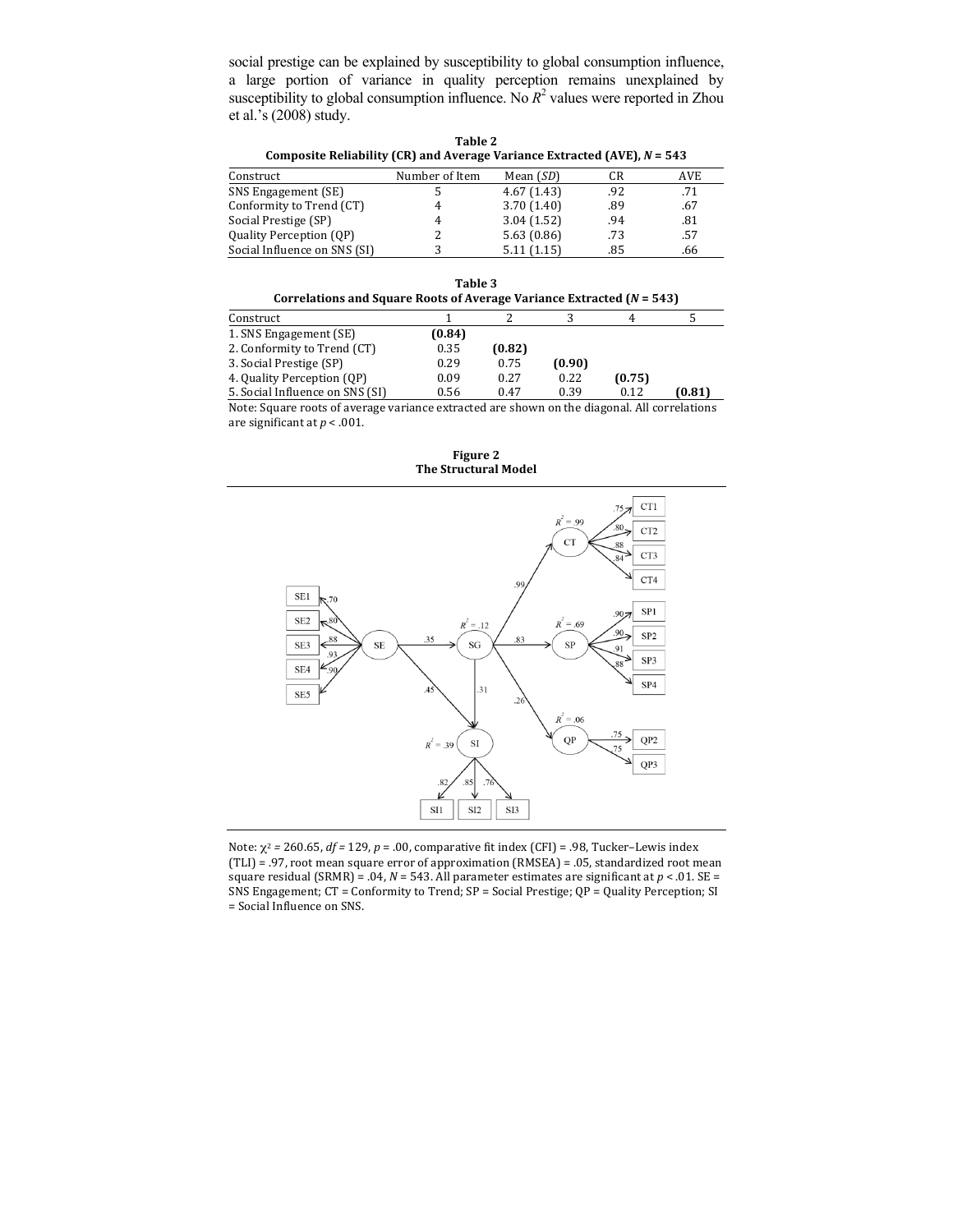The small path coefficient and  $R^2$  value in quality perception in this research may result from the context of the study and the construct measurement. While several studies have confirmed that "quality" is the main consideration in restaurant selection by consumers in general (e.g., Cullen, 2005; Heung, 2002), when online social networks are involved, consumers may find it more important to select restaurants that would place them as equivalent with (i.e., "keeping up with the Joneses" behavior) or above their peers. Therefore, in line with social comparison theory (Festinger, 1954; Leenders, 2002), consumers in social media era may converge to consumption that draws positive reactions from others. In that, it may be easier to have others notice the images of trendy and/or conspicuous consumption through pictures or status updates on SNS rather than evidence of quality (i.e., food quality and attentiveness are harder to evaluate by others). As a result, when compared with conformity to trend and social prestige, quality perception is a less prominent indicator of global consumption convergence through online social network. Additionally, this study focuses on consumption activities (i.e., "dining out at a restaurant") instead of restaurant brands as a context. While restaurant brands might carry the image of quality that can be easily communicated through SNS, quality perception might be harder to convey from the general activities of dining out. This limitation presents opportunities for further research.

Next, the significance and size of the paths between SE, SG, and SI were evaluated to determine the support for the hypotheses. The path estimate from SE to SI is significant at .45 ( $p < .001$ ), indicating that when SE goes up by one standard deviation, SI goes up by .45 standard deviations. The path denotes the positive effect of SI, in that the more consumers are engaged in SNS activities (e.g., higher level of peer-to-peer interactions with members of social networks online), the more they are influenced by the consumption of their peers communicated through SNS (*Hypothesis 1* is supported). The path estimate from SE to SG is .35, indicating that a change by 1 standard deviation in SE will result in a change in SG by .35 standard deviations. This also supports the positive effect of SE on SG, in that the more consumers interact with their peers on SNS the more susceptible they are to global consumption convergence (*Hypothesis 2* is supported). Finally, the path from SG to SI is significant at .31 ( $p \le 0.001$ ). In other words, a change by one standard deviation in SG would result in .31 standard deviation changes in SI. Hence, it is supported that the more susceptible consumers are to global consumption influence, the more they are willing to follow the consumption patterns of their peers as communicated via SNS (*Hypothesis 3* is supported).

Furthermore, based on the  $R^2$  values, 12% of variance in SG is explained by consumers' engagement in SNS ( $R^2 = .12$ ,  $p < .001$ ), indicating that although SE is a significant predictor of consumers' SG, a large portion of variance in SG remains unexplained in this model. Since SG construct applies to consumption convergence due to the phenomenon of globalization in general (Dholakia & Talukdar, 2004; Zhou et al., 2008), information pertaining to global consumer culture from mass media such as television, magazines, and news websites may contribute to consumers being more susceptible to global consumption influence. On the other hand, 39% variance of social influence in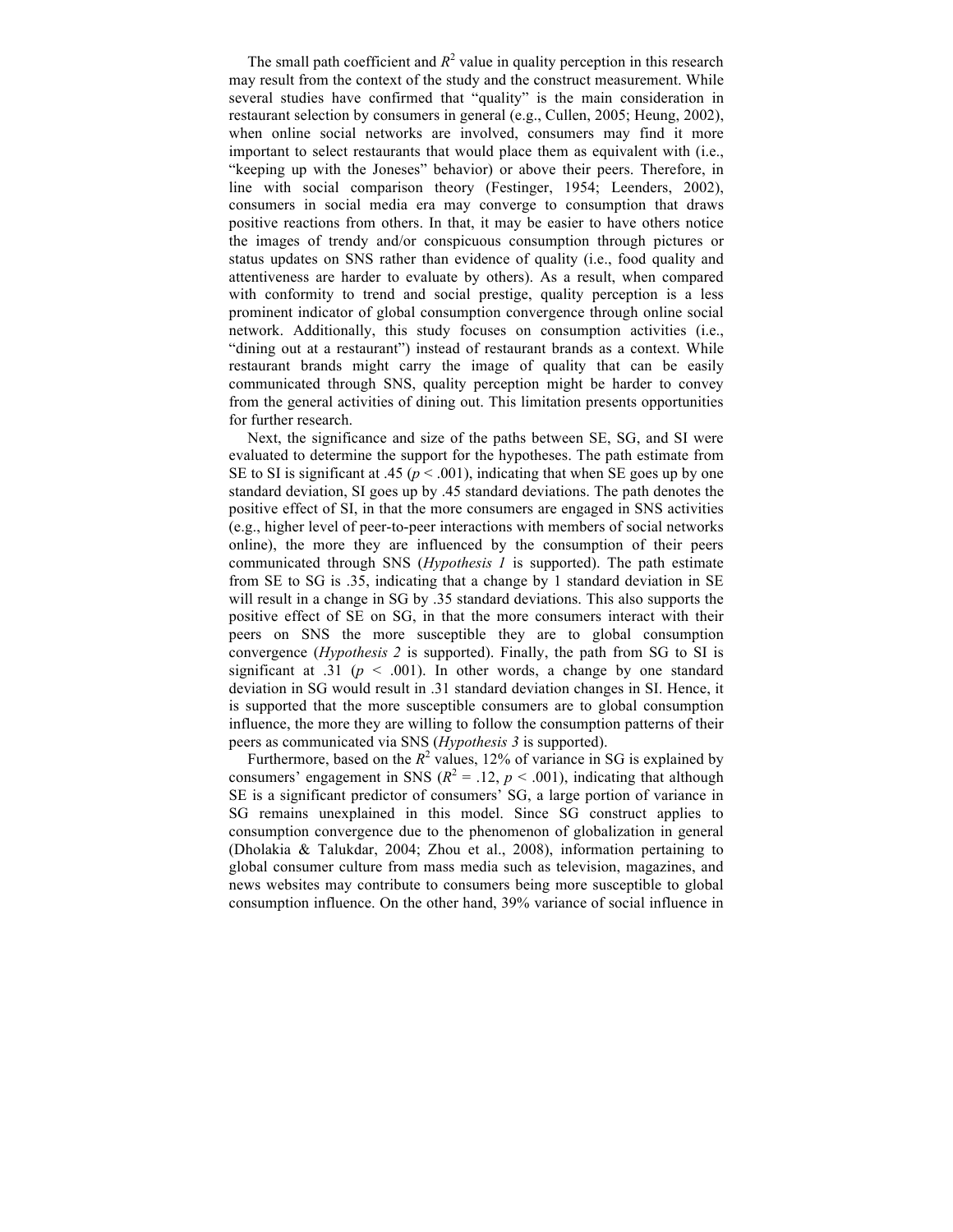SNS is explained by SE and SG ( $R^2 = .39$ ,  $p < .001$ ). This result confirms that engagement on SNS and SG are significant predictors of SI.

To identify possible differences between the two groups of respondents in terms of support for the hypotheses that can be attributable to variations in the characteristics of the respondents and the time lag between the surveys, the model was tested separately with the two groups. As presented in Table 4, the hypotheses were supported in all cases (i.e., using 2012 respondents, 2014 respondents, and all respondents) with significant paths identified from SE to SI (*Hypothesis 1*), SE to SG (*Hypothesis 2*) and SG to SI (*Hypothesis 3*). Therefore, the variations in the characteristics of respondents and the time lag between the two surveys did not yield in any problems with the support of all hypotheses. However, differences were observed in the magnitude of the paths with the 2014 model showing lower path coefficients from SE to SI (i.e., .50) from 2012, .37 from 2014) and from SE to SG (i.e., .40 from 2012, .26 from 2014), indicating that the variations in engagement in SNS explains slightly less variations in social influence and susceptibility to global consumption convergence among 2014 respondents. This presents opportunities for further research to clarify additional effects from demographic characteristics and/or changes in the patterns of SE (i.e., due to changes in technological and social features of SNS the past 2 years) on social influence.

## **CONCLUSION AND IMPLICATION**

This study explores if the facilitation of global interpersonal communications and connectivity on social media would result in social influence among consumers. Specifically, this study investigates how consumers' engagement in SNS and the level of connectedness with their peers lead to a higher susceptibility to global consumption influence and to social influence from peers in the context of restaurant consumption. First, the results confirmed the applicability of susceptibility to global consumption influence as second-order factor with three dimensions: conformity to trend, social prestige, and quality perception, in the context of hospitality, which provided support for a previous study by Zhou et al. (2008). These results confirmed consumers' desire to select restaurants that make them feel good in their social group, signify their social status, and of high quality as good indicators of global consumption convergence. Hence, it can be suggested that in online social network era, consumers are susceptible to interpersonal influence largely because of their normative concern to conform to global standards (i.e., trends) and their perceived value of consumption to symbolize their social status. Furthermore, this research supports previous studies suggesting that conformity to one source on one issue, which oftentimes means changing one's behavior to follow those accepted by the social group in order to "fit in" (Cialdini & Goldstein, 2004; Schlosser, 2009), will likely translate in conformity to other sources on other issues (Bearden et al., 1989), leading to global consumption convergence. It also supports previous studies that as social actors, consumers monitor and affect each other's choices (Burt, 1982, 1987) and, thus, they are prone to consumption that can suggest social power. However, while still significant, quality perception is less prominent an indicator of susceptibility to global consumption influence in this research.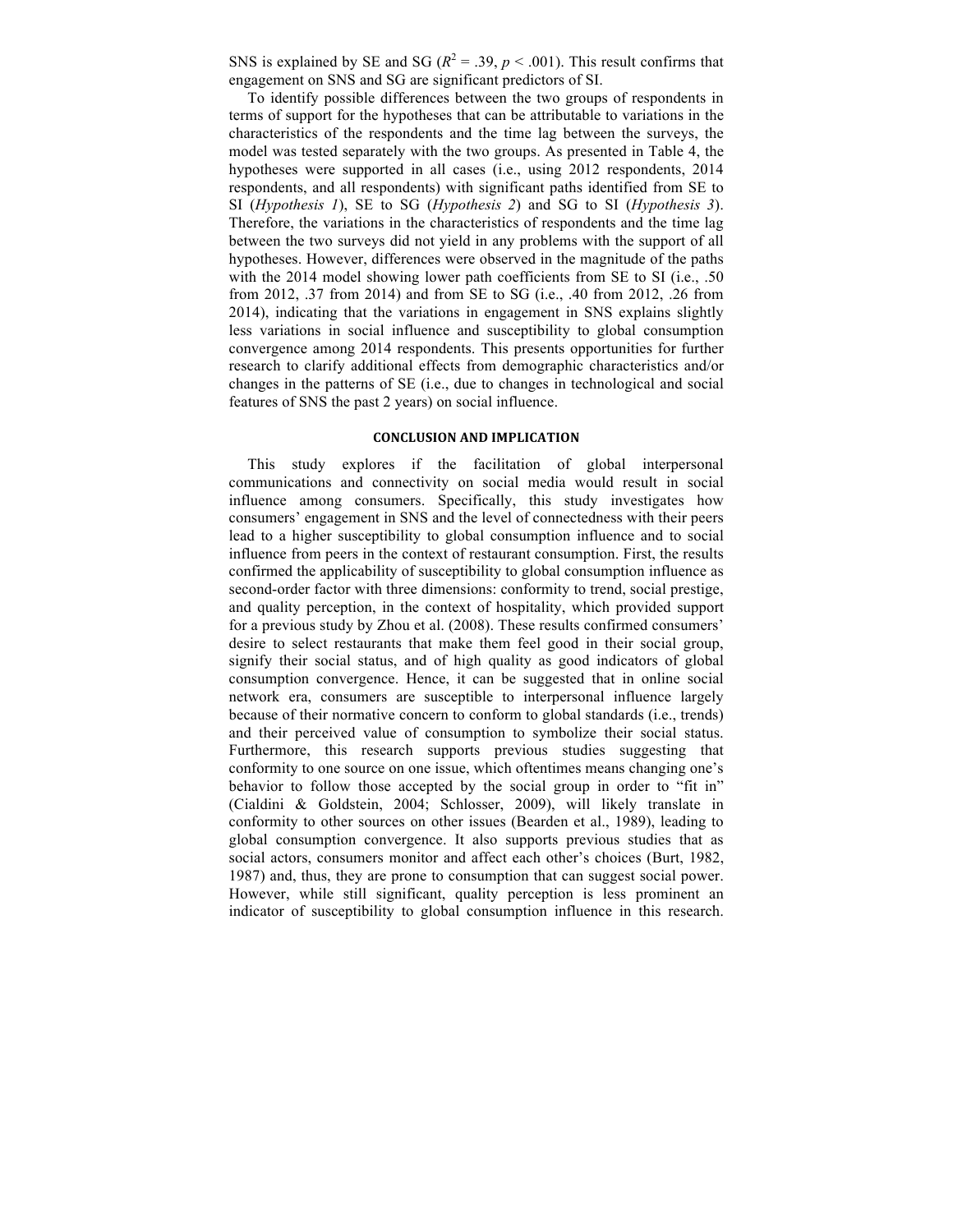This could be due to the research context and the generic nature of measurement items explaining the construct. Future research should address this issue by applying the model to different contexts where quality perception might be better represented in consumption decision and online communication, such as using restaurant brands (e.g., celebrity chef–owned restaurants) or categories of restaurants (e.g., fine dining, farm-to-table restaurants) instead of general dining-out activities. Future research should also apply the model with respondents from different cultural contexts (e.g., different nationalities) to explain the global social influence from a crosscultural perspective.

**Table 4 Hypotheses Testing With 2012 and 2014 Respondents**

| Hypotheses                        | 2012 Respondents          | 2014 Respondents                            | All Respondents                             |
|-----------------------------------|---------------------------|---------------------------------------------|---------------------------------------------|
| Hypothesis 1: $SE \rightarrow SI$ | $.50$ (.00) - Supported   | .37 (.00)—Supported .45 (.00)—Supported     |                                             |
| Hypothesis 2: $SE \rightarrow SG$ | $.40$ (.00) - Supported   |                                             | .26 (.00) — supported .35 (.00) — Supported |
| Hypothesis 3: $SG \rightarrow SI$ | $.30$ (.00) - Supported   | .33 (.00) - Supported .31 (.00) - Supported |                                             |
| Model fit                         | $\gamma^2$ = 232.11 (129) | $\gamma^2$ = 236.07 (129)                   | $\gamma^2$ = 290.65 (129)                   |
|                                   | $CFI = .97$               | $CFI = .97$                                 | $CFI = .98$                                 |
|                                   | $TLI = .97$               | $TLI = .96$                                 | $TLI = .97$                                 |
|                                   | $RMSEA = .06$             | $RMSEA = .05$                               | $RMSEA = .05$                               |
|                                   | $SRMR = .04$              | $SRMR = .06$                                | $SRMR = .04$                                |
|                                   | $N = 259$                 | $N = 284$                                   | $N = 543$                                   |

Note: CFI = comparative fit index; TLI = Tucker-Lewis Index; RMSEA= root mean square error of approximation:  $SRMR = standardized root mean square residual: SE = SNS$ Engagement;  $SG =$  Susceptibility to Global Consumption Influence;  $SI =$  Social Influence on SNS.

Importantly, the key contribution of this research is the theoretical explanation (derived from theories in psychology, sociology, management, and marketing) and empirical evidence supporting the positive effects of consumers' engagement in SNS on social influence in hospitality. First, it was identified that SNS engagement is a significant predictor of susceptibility to global consumption influence (Hypothesis 2). In that, the more consumers interact with their peers in SNS, the more susceptible they are to global consumer culture and consumption convergence. That is, as brands, product categories, and consumption activities are communicated through online social networks, active users of SNS would gain much exposure to these trends and, hence, become more susceptible to global consumption influence. This is in line with previous studies confirming that active users of social media are more susceptible to influence (Dholakia & Talukdar, 2004; Wagner et al., 2012). Second, the direct positive effect of SNS engagement on social influence on SNS was identified (Hypothesis 1 was supported). This demonstrates that active users of SNS are prone to interpersonal influence and are willing to make consumption decisions following their peers' recommendation and past behavior as disclosed and shared on SNS. This result further suggests that interpersonal communication among consumers on SNS (i.e., consumer-toconsumer interactions) has the capacity to trigger and shape consumption decisions and, in turn, spread social contagion. Third, this study shows that susceptibility to global consumption influence has a positive effect on social influence (*Hypothesis 3* was supported). That is, the more susceptible consumers are to global consumer culture, the more they are prone to follow recommendations from their peers. This result is in line with theories in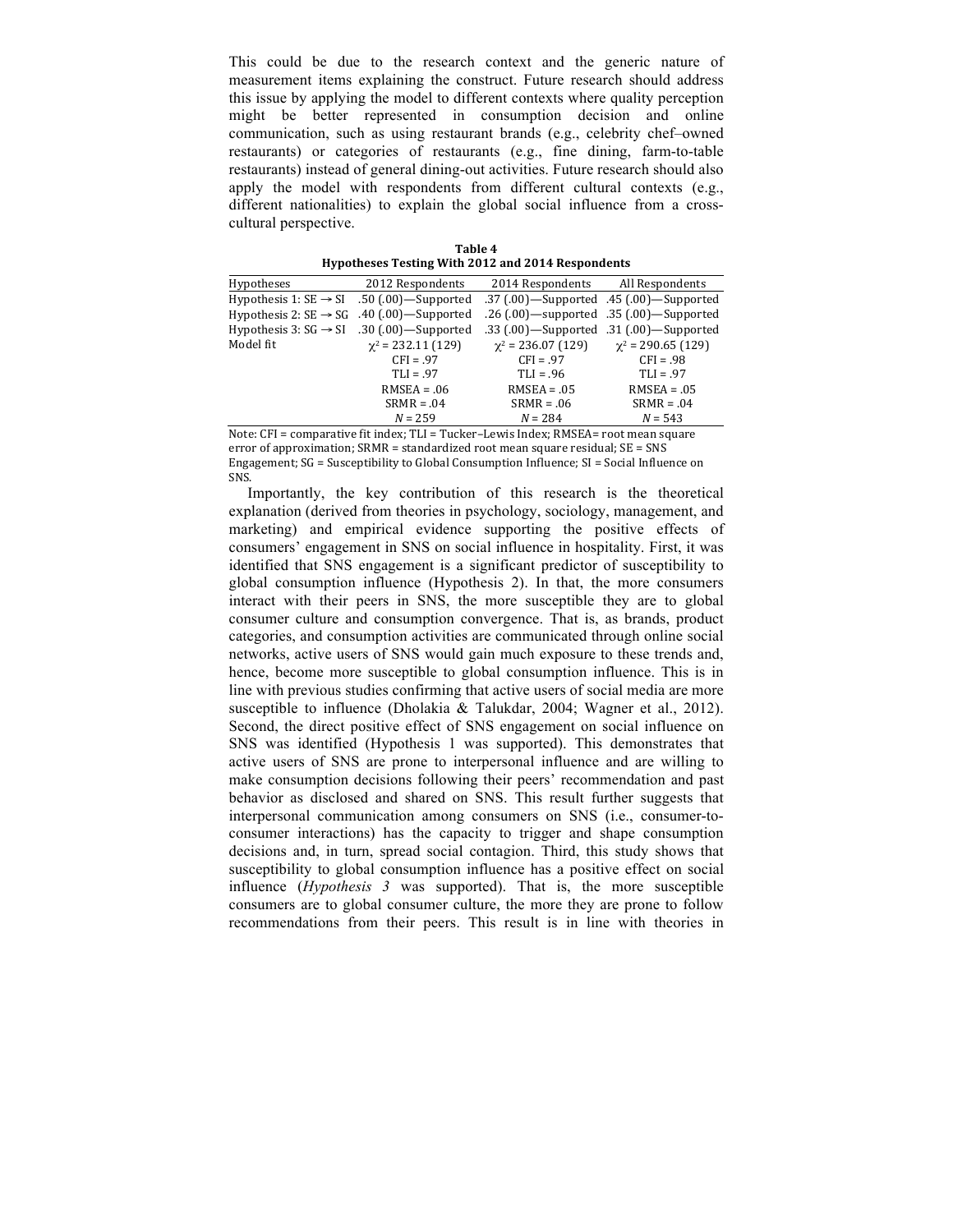sociology suggesting that susceptibility to influence is the key driver of social contagion (Granovetter, 1978; Watts & Dodds, 2007). As consumers connect and interact with others through SNS, they become more susceptible to influence from global consumer culture as well as from their peers.

The findings from this study provide some implications for tourism and hospitality businesses, especially the restaurant industry, for the integration and sustenance of social community in their social media marketing strategies. Notably, this study provides empirical support to confirm the importance of consumer-to-consumer interactions in social media to leverage their business as the findings from previous studies on the importance of online recommendation and WOM in marketing and consumer behavior (Dellarocas, 2003; Hennig-Thurau & Walsh, 2004; Litvin et al., 2008) was confirmed. Consumer-to-consumer interactions on SNS are key to a wider diffusion of information about products and services and, thus, need to be nurtured by tourism and hospitality businesses. The organic nature of consumer-toconsumer communication online can make it difficult to manage, but businesses can apply direct and indirect strategies to influence and control consumers' conversations on SNS. To encourage social contagion, businesses can offer incentives (e.g., rewards, discounts, privileges) to consumers who share information about their products on SNS (e.g., restaurants may suggest the most *Instagram*-able dishes to patrons). Business can also impose a certain level of control to consumers' communication by providing specific topics of conversation through, for example, a *Hashtag* campaign or other informational cues pushed to the consumers. This way, businesses are not only encouraging consumers to talk about them and share information about their products, they are giving consumers directions to enhance certain positive features of their products and services. In turn, keeping consumers-to-consumers communication alive (i.e., allowing consumers' active participation in SNS) will result in more social network members following each other (i.e., consumption convergence).

## **APPENDIX**

#### **Measurement Items**

#### *SNS Engagement (SE)*

- SE1: I follow my friends' updates (e.g., statuses, photos, etc.) regularly on SNS.
- SE2: I share my experiences regularly on SNS.
- SE3: My friends and I converse regularly on SNS.
- SE4: My friends and I comment on each other's experiences regularly on SNS.

SE5: My friends and I are well connected on SNS.

#### *Conformity to Trend (CT)*

## *I select restaurants that . . .*

CT1: . . . make me feel good in my social group.

- CT2: . . . give me the sense of global belonging.
- CT3: . . . make me have good impression on others.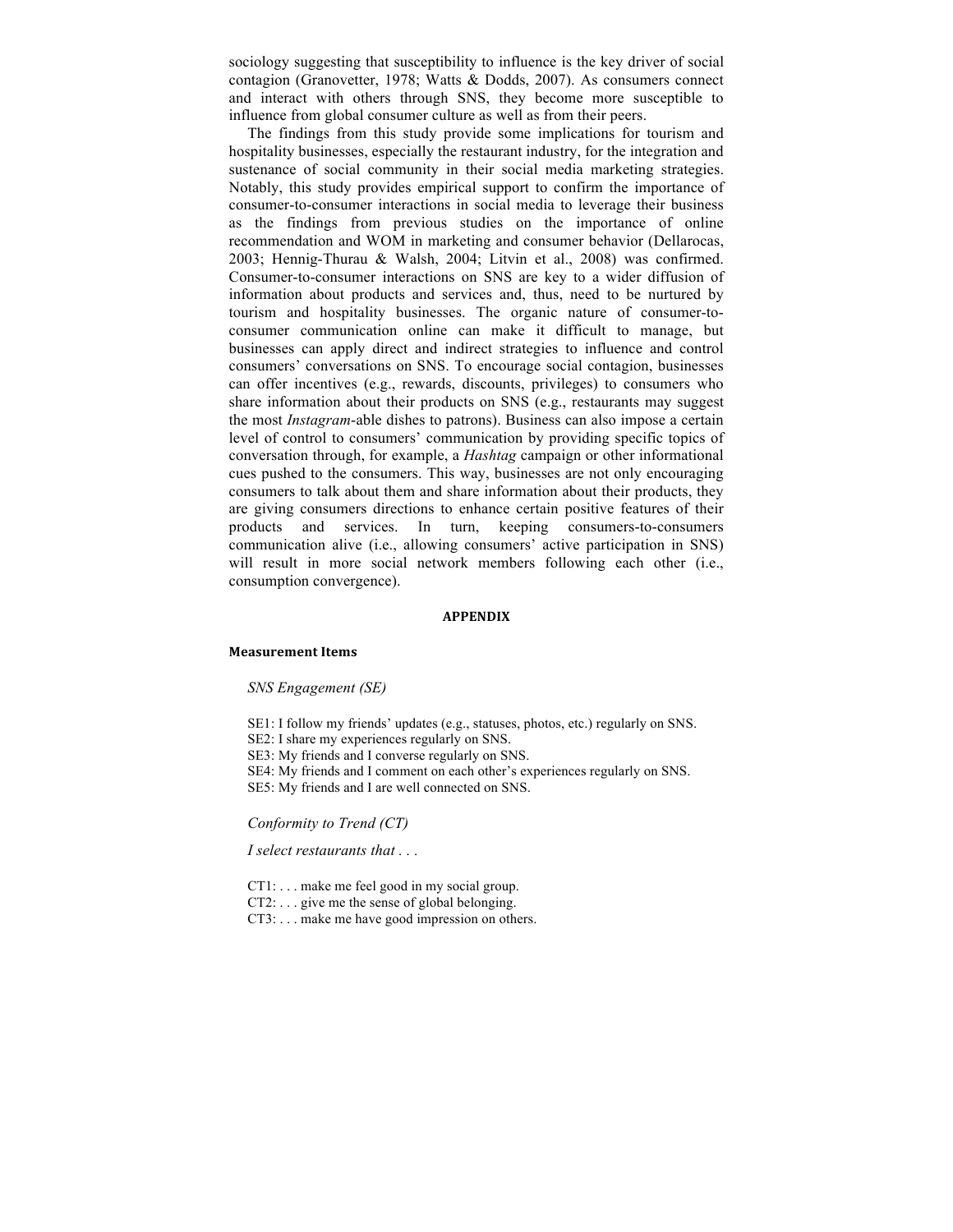CT4: . . . make me feel closer to contemporary lifestyle.

*Social Prestige (SP)*

*I select restaurants that . . .*

SP1: *. . .* signify my trendy image.

- SP2: . . . represent the latest lifestyle.
- SP3: . . . symbolize my social status.
- SP4: . . . are associated with the symbol of prestige.

*Quality Perception (QP)*

*I select restaurants . . .*

QP2: . . . with an attentive, reliable service. QP3: . . . with an exceptional quality.

*Social Influence on SNS (SI)*

SI1: I would try a new restaurant if my friends posted on SNS that they have been there.

SI2: I would try a new restaurant if my friends positively raved about it on SNS.

SI3: I would frequent a particular restaurant if my friends kept posting on SNS that they do so.

#### **REFERENCES**

- Akehurst, G. (2009). User generated content: The use of blogs for tourism organisations and tourism consumers. *Service Business*, *3*, 51-61.
- Amaldoss, W., & Jain, S. (2005). Reference groups and product line decisions: An experimental investigation of limited editions and product proliferation. *Management Science*, *56*, 621-644.
- Aral, S., & Walker, D. (2012). Identifying influential and susceptible members of social networks. *Science*, *337*, 337-341.
- Bagozzi, R. P., & Yi, Y. (1988). On the evaluation of structural equation models. *Journal of the Academy of Marketing Science*, *16*(1), 74-94.
- Batra, R., Ramaswamy, V., Alden, D. L., Steenkamp, J.-B. E. M., & Ramachander, S. (2000). Effects of brand local and nonlocal origin on consumer attitudes in developing countries. *Journal of Consumer Psychology*, *9*, 83-95.
- Bearden, W. O., Netemeyer, R. G., & Teel, J. E. (1989). Measurement of consumer susceptibility to interpersonal influence. *Journal of Consumer Research*, *15*, 473-481.
- Bearden, W. O., & Rose, R. L. (1990). Attention to social comparison information: An individual difference factor affecting consumer conformity. *Journal of Consumer Research*, *16*, 461-471.
- Bothner, M. S. (2003). Competition and social influence: The diffusion of the sixth generation processor in the global computer industry. *American Journal of Sociology*, *108*, 1175-1210.
- Burt, R. S. (1982). *Toward a structural theory of action: Network models of social structure, perception, and action*. New York, NY: Academic Press.
- Burt, R. S. (1987). Social contagion and innovation: Cohesion versus structural equivalence. *American Journal of Sociology*, *92*, 1287-1335.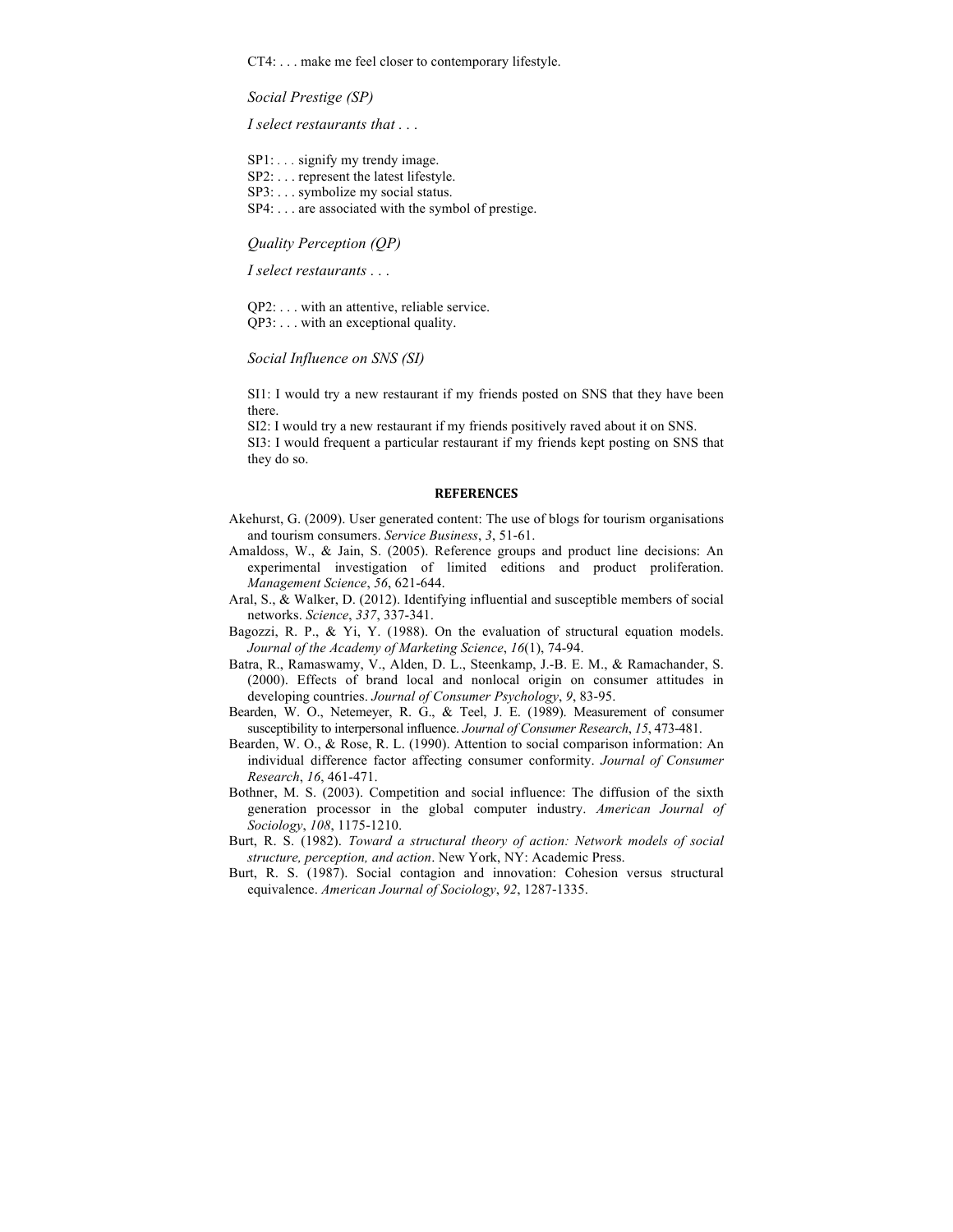- Chan, N. L., & Denizci Guillet, B. (2011). Investigation of social media marketing: How does the hotel industry in Hong Kong perform in marketing on social media websites? *Journal of Travel & Tourism Marketing*, *28*, 345-368.
- Chin, W. W. (1998). The partial least squares approach for structural equation modeling. In G. A. Marcoulides (Ed.), *Modern methods for business research* (pp. 295-236). London, England: Lawrence Erlbaum.
- Chu, S., & Kim, Y. (2011). Determinants of consumer engagement in electronic wordof-mouth (eWOM) in social networking sites. *International Journal of Advertising*, *30*, 47-75.
- Cialdini, R. B., & Goldstein, N. J. (2004). Social influence: Compliance and conformity. *Annual Review of Psychology*, *55*, 591-621.
- Cohen, J. B., & Golden, E. (1972). Informational social influence and product evaluation. *Journal of Applied Psychology*, *56*, 54-59.
- Cooper, B. B. (2013, August 29). A scientific guide to posting tweets, Facebook posts, emails, and blog posts at the best time. *Buffer Social.* Retrieved from http://blog.bufferapp.com/best-time-to-tweet-post-to-facebook-send-emails-publishblogposts
- Corneo, G., & Jeanne, O. (1994). *Conspicuous consumption and the existence of upward sloping demand curves* (Discussion Paper Series A 461). Bonn, Germany: University of Bonn.
- Cullen, F. (2005). Factors influencing restaurant selection in Dublin. *Journal of Foodservice Business Research*, *7*(2), 53-85.
- De Bruyn, A., & Lilien, G. L. (2008). A multi-stage model of word-of-mouth influence. *International Journal of Research in Marketing*, *25*, 151-163.
- Dellarocas, C. (2003). The digitization of word of mouth: Promise and challenges of online feedback mechanisms. *Management Science*, *49*, 1407-1424.
- Deutsch, M., & Gerard, H. B. (1955). A study of normative and informational social influences upon individual judgment. *Journal of Abnormal and Social Psychology*, *51*, 629-636.
- Dholakia, U., & Durham, E. (2010). One café chain's Facebook experiment. *Harvard Business Review*, *88*(3), 26.
- Dholakia, U. M., & Talukdar, D. (2004). How social influence affects consumption trends in emerging markets: An empirical investigation of the consumption convergence hypothesis. *Psychology & Marketing*, *21*, 775-797.
- Dillon, W. R., & Goldstein, M. (1984). *Multivariate analysis, methods and applications*. New York, NY: Wiley.
- Feick, L. F., & Price, L. L. (1987). The market maven: A diffuser of marketplace information. *Journal of Marketing*, *51*, 83-97.
- Ferguson, R. (2008). Word of mouth and viral marketing: Taking the temperature of the hottest trends in marketing. *Journal of Consumer Marketing*, *25*, 179-182.
- Festinger, L. (1954). A theory of social comparison processes. *Human Relations*, *7*, 117-140.
- Fornell, C., & Larcker, D. F. (1981). Evaluating structural equation models with unobservable variables and measurement error. *Journal of Marketing Research*, *18*, 39-50.
- Granovetter, M. (1978). Threshold models of collective behavior. *American Journal of Sociology*, *83*, 1420-1443.
- Griskevicius, V., Goldstein, N. J., Mortensen, C. R., Cialdini, R. B., & Kenrick, D. T. (2006). Going along versus going alone: When fundamental motives facilitate strategic (non)conformity*. Journal of Personality and Social Psychology*, *91*, 281-294.
- Grubb, E. L., & Grathwohl, H. L. (1967). Consumer self-concept, symbolism and market behavior: A theoretical approach. *Journal of Marketing*, *31*(4), 22-27.
- Harris, L., & Rae, A. (2009). Social networks: The future of marketing for small business. *Journal of Business Strategy*, *30*(5), 24-31.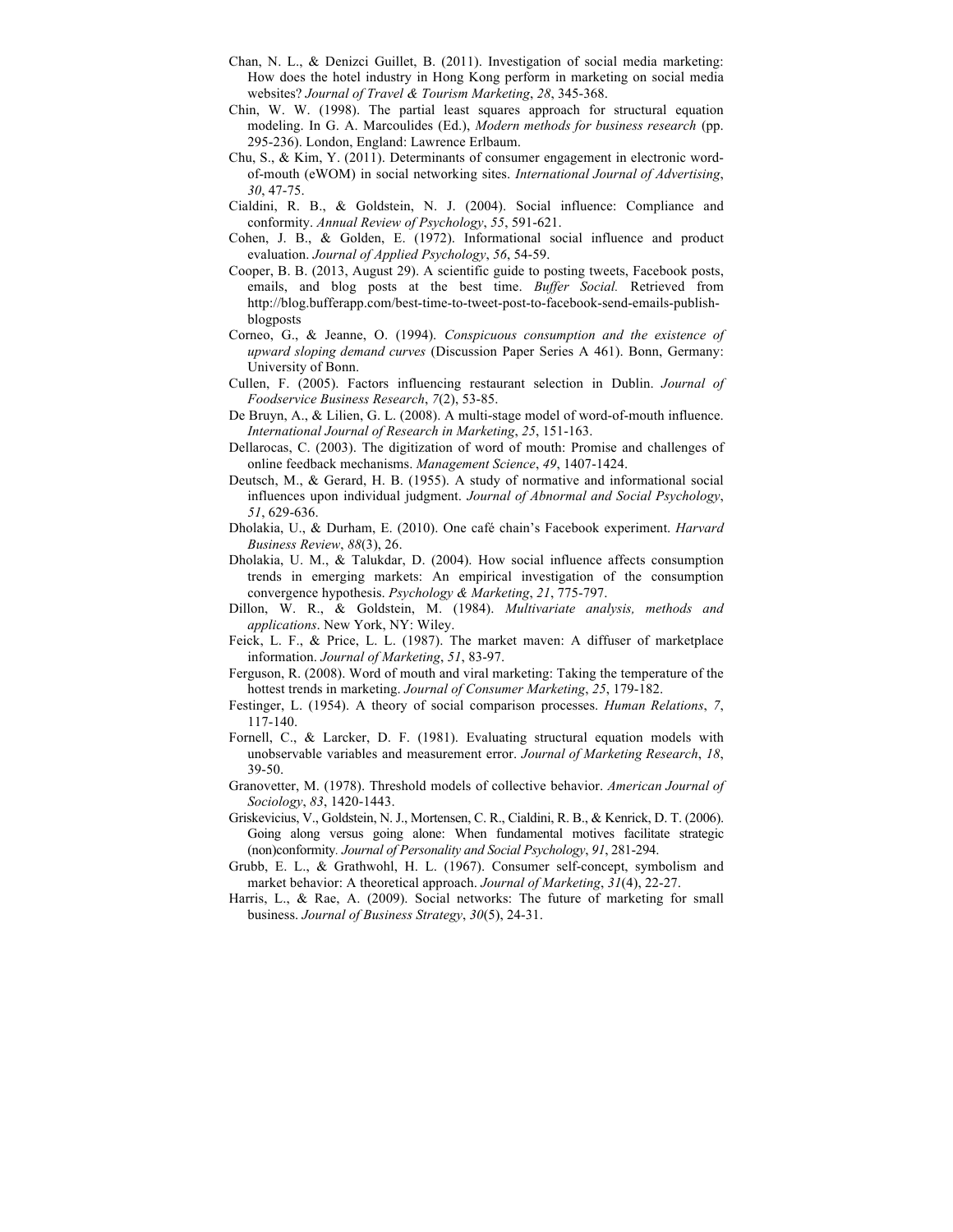- Harrison-Walker, L. J. (2001). The measurement of word-of-mouth communication and an investigation of service quality and customer commitment as potential antecedents. *Journal of Service Research*, *4*, 60-75.
- Hays, S., Page, S., & Buhalis, D. (2013). Social media as a destination marketing tool: Its use by national tourism organizations. *Current Issues in Tourism*, *16*, 211-239.
- Helm, S. (2010). Viral marketing–Establishing customer relationships by "word-ofmouse." *Electronic Markets*, *10*, 158-161.
- Hennig-Thurau, T., Gwinner, K. P., Walsh, G., & Gremler, D. D. (2004). Electronic wordof-mouth via consumer-opinion platforms: What motivates consumers to articulate themselves on the internet? *Journal of Interactive Marketing*, *18*(1), 38-52.
- Hennig-Thurau, T., & Walsh, G. (2004). Electronic word-of-mouth: Consequences of and motives for reading customer articulations on the internet. *International Journal of Electronic Commerce*, *8*(2), 51-74.
- Heung, V. C. S. (2002). American theme restaurants: A study of consumer's perceptions of the important attributes in restaurant selection. *Asia Pacific Journal of Tourism Research*, *7*, 19-28.
- Holt, D. B., Quelch, J. A., & Taylor, E. A. (2004). How global brands compete. *Harvard Business Review*, *82*(9), 68-81.
- Hu, L., & Bentler, P. M. (1999). Cutoff criteria for fit indexes in covariance structure analysis: Conventional criteria versus new alternatives. *Structural Equation Modeling*, *6*, 1-55.
- Huang, L. (2011). Social media as a new play in a marketing channel strategy: Evidence from Taiwan travel agency's blogs. *Asia Pacific Journal of Tourism Research*, *17*, 615-634.
- Hudson, S., & Hudson, R. (2013). Engaging with consumers using social media: A case study of music festivals. *International Journal of Event and Festival Management*, *4*, 206-223.
- Hwang, J., & Ok, C. (2013). The antecedents and consequence of consumer attitudes toward restaurant brands: A comparative study between casual and fine dining restaurants. *International Journal of Hospitality Management*, *32*, 121-131.
- Iyengar, R., Han, S., & Gupta, S. (2009, February 26). *Do friends influence purchases in a social network?* (Harvard Business School Working Paper 09-123). Boston, MA: Harvard Business School.
- Jaeger, S. R., Danaher, P. J., & Brodie, R. J. (2010). Consumption decisions made in restaurants: The case of wine selection. *Food Quality and Preference*, *21*, 439-442.
- Jaeger, S. R., Marshall, D. W., & Dawson, J. (2009). A quantitative characterisation of meals and their contexts in a sample of 25 to 49-year-old Spanish people. *Appetite*, *52*, 318-327.
- Jansen, B. J., Zhang, M., Sobel, K., & Chowdhury, A. (2009). Twitter power: Tweets as electronic word of mouth. *Journal of the American Society for Information Science and Technology*, *60*, 2169-2188.
- Kaplan, A. M., & Haenlein, M. (2010). Users of the world, unite! The challenges and opportunities of social media. *Business Horizons*, *53*, 59-68.
- Khan, G., & Khan, N. (2005). Susceptibility to informational social influence on purchase decisions of designer label apparel: The mediating role of gender. *Business Review*, *4*(1), 32-36.
- Kietzmann, J. H., Hermkens, K., McCarthy, I. P., & Silvestre, B. S. (2011). Social media? Get serious! Understanding the functional building blocks of social media. *Business Horizons*, *54*, 241-251.
- Kim, J. S., & Hardin, A. (2010). The impacts of virtual worlds on word-of-mouth: Improving social networking and servicescape in the hospitality industry. *Journal of Hospitality Marketing & Management*, *19*, 735-753.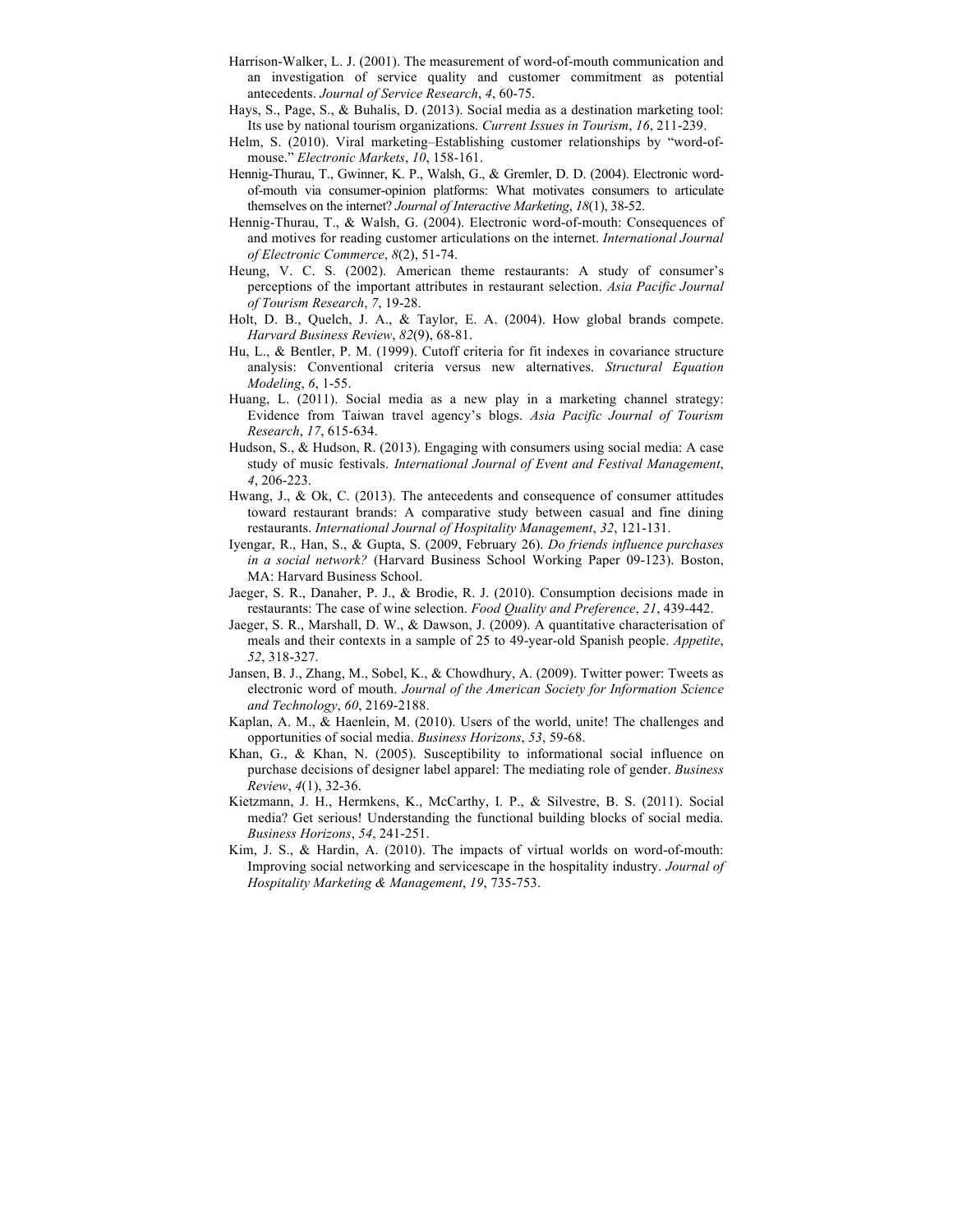- Kozinets, R. V., De Valck, K., Wojnicki, A. C., & Wilner, S. J. S. (2010). Networked narratives: Understanding word-of-mouth marketing in online communities. *Journal of Marketing*, *74*(2), 71-89.
- Kwok, L., & Yu, B. (2013). Spreading social media messages on Facebook: An analysis of restaurant business-to-consumer communications. *Cornell Hospitality Quarterly*, *54*, 84-94.
- Leenders, R. Th. A. J. (2002). Modeling social influence through network autocorrelation: Constructing the weight matrix. *Social Networks*, *24*, 21-47.
- Lertwannawit, A., & Mandhachitara, R. (2012). Interpersonal effects on fashion consciousness and status consumption moderated by materialism in metropolitan men. *Journal of Business Research*, *65*, 1408-1416.
- Leung, D., Law, R., van Hoof, H., & Buhalis, D. (2013). Social media in tourism and hospitality: A literature review. *Journal of Travel & Tourism Marketing*, *30*, 3-22.
- Litvin, S. W., Goldsmith, R. E., & Pan, B. (2008). Electronic word of mouth in hospitality and tourism management. *Tourism Management*, *29*, 458-468.
- MacCallum, R. C., Browne, M. W., & Sugawara, H. M. (1996). Power analysis and determination of sample size for covariance structure modeling. *Psychological Methods*, *1*, 130-149.
- Muthén, L. K., & Muthén, B. O. (1998-2013). *Mplus user's guide* (7th ed.). Los Angeles, CA: Muthén & Muthén.
- O'Connor, P. (2011, July 27). *An analysis of the use of Facebook by international hotel chains*. Paper presented at the International CHRIE Conference (Refereed Track Paper 9). http://scholarworks.umass.edu/refereed/ICHRIE\_2011/Wednesday/9
- Ong, B. S. (2012). The perceived influence of user reviews in the hospitality industry. *Journal of Hospitality Marketing & Management*, *21*, 463-485.
- Pantelidis, I. S. (2010). Electronic meal experience: A content analysis of online restaurant comments. *Cornell Hospitality Quarterly*, *51*, 483-491.
- Parent, M., Plangger, K., & Bal, A. (2011). The new WTP: Willingness to participate. *Business Horizons*, *54*, 219-229.
- Phelan, K. V., Chen, H.-T., & Haney, M. (2013). "Like" and "Check-in": How hotels utilize Facebook as an effective marketing tool. *Journal of Hospitality and Tourism Technology*, *4*, 134-154.
- Roberts, J. A., & Jones, E. (2001). Money attitudes, credit card use and compulsive buying among college students. *Journal of Consumer Affairs*, *35*, 213-240.
- Schiffman, L. G., & Kanuk, L. L. (2000). *Consumer behavior* (7th ed.). Upper Saddle River, NJ: Prentice Hall.
- Schlosser, A. E. (2009). The effect of computer-mediated communication on conformity versus nonconformity: An impression management perspective. *Journal of Consumer Psychology*, *19*, 374-388.
- Schmallegger, D., & Carson, D. (2008). Blogs in tourism: Changing approaches to information exchange. *Journal of Vacation Marketing*, *14*, 99-110.
- Steenkamp, J.-B. E. M., Batra, R., & Alden, D. L. (2003). How perceived globalness creates brand value. *Journal of International Business Studies*, *34*, 53-65.
- Sun, T., Youn, S., Wu, G., & Kuntaraporn, M. (2006). Online word-of-mouth (or mouse): An exploration of its antecedents and consequences. *Journal of Computer-Mediated Communication*, *11*, 1104-1127.
- Terpstra, V., & David, K. H. (1991). *The cultural environment of international business* (3rd ed.). Cincinnati, OH: South-Western.
- Tussyadiah, I. P., & Fesenmaier, D. R. (2008). Marketing places through first-person stories: An analysis of Pennsylvania Roadtripper Blog. *Journal of Travel & Tourism Marketing*, *25*, 299-311.
- Tussyadiah, I. P., Park, S., & Fesenmaier, D. R. (2010). Assessing the effectiveness of consumer narratives for destination marketing. *Journal of Hospitality & Tourism Research*, *35*, 64-78.